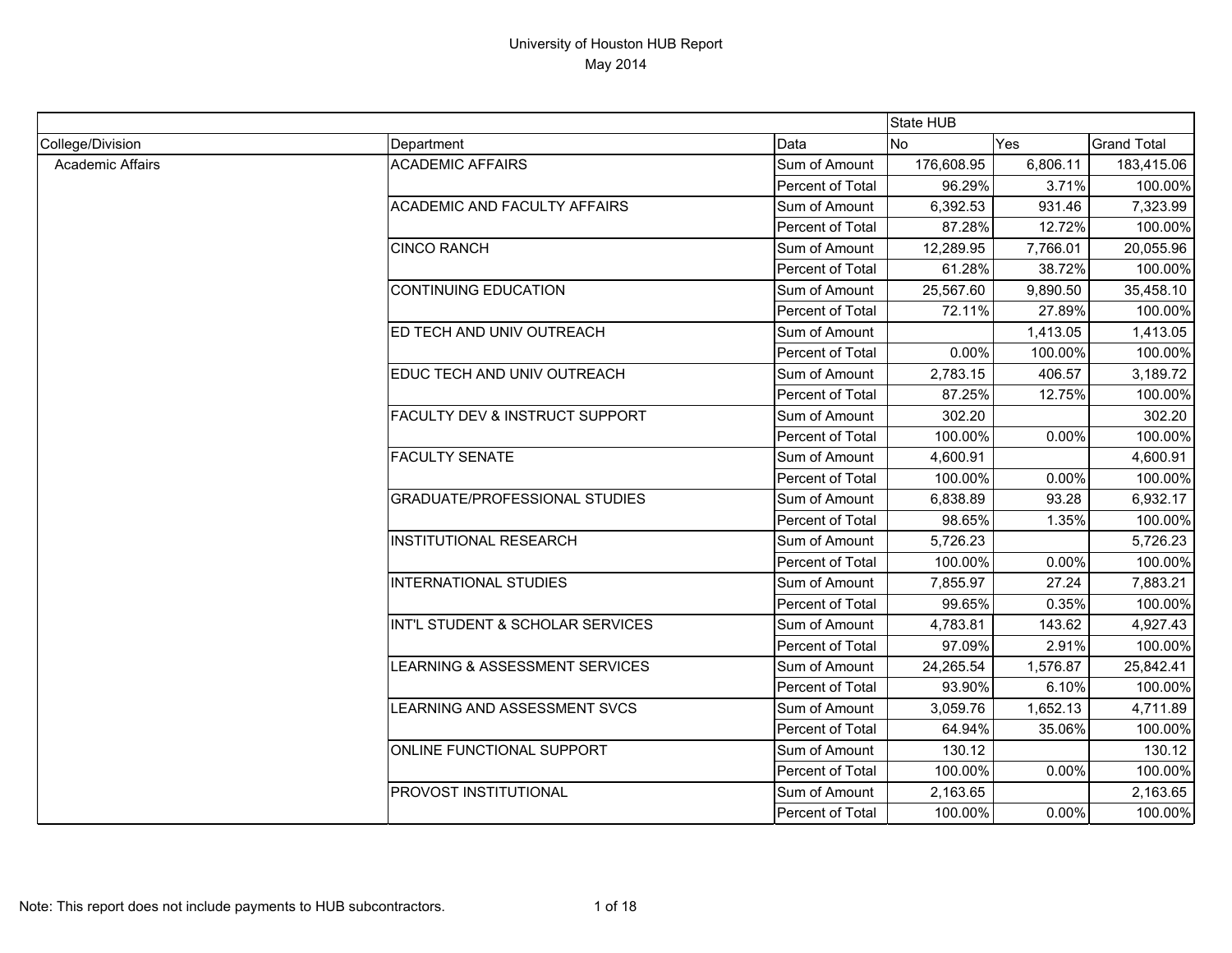|                                   |                                      |                  | State HUB      |            |                    |
|-----------------------------------|--------------------------------------|------------------|----------------|------------|--------------------|
| College/Division                  | Department                           | Data             | N <sub>o</sub> | Yes        | <b>Grand Total</b> |
| <b>Academic Affairs</b>           | <b>UH ENERGY</b>                     | Sum of Amount    | 22,604.68      |            | 22,604.68          |
|                                   |                                      | Percent of Total | 100.00%        | 0.00%      | 100.00%            |
|                                   | UH OFF-CAMPUS SUPPORT                | Sum of Amount    | 51,826.90      | 473.16     | 52,300.06          |
|                                   |                                      | Percent of Total | 99.10%         | 0.90%      | 100.00%            |
|                                   | UH SUGAR LAND                        | Sum of Amount    | 46,381.04      | 27,439.91  | 73,820.95          |
|                                   |                                      | Percent of Total | 62.83%         | 37.17%     | 100.00%            |
|                                   | UNDERGRADUATE SCHOLARS               | Sum of Amount    | 1,981.76       |            | 1,981.76           |
|                                   |                                      | Percent of Total | 100.00%        | 0.00%      | 100.00%            |
|                                   | <b>UNDERGRADUATE STUDIES</b>         | Sum of Amount    | 838.89         | 467.50     | 1,306.39           |
|                                   |                                      | Percent of Total | 64.21%         | 35.79%     | 100.00%            |
|                                   | <b>WRITING CENTER</b>                | Sum of Amount    | 2,273.46       | 1,788.21   | 4,061.67           |
|                                   |                                      | Percent of Total | 55.97%         | 44.03%     | 100.00%            |
| Academic Affairs Sum of Amount    |                                      |                  | 409,275.99     | 60,875.62  | 470,151.61         |
| Academic Affairs Percent of Total |                                      |                  | 87.05%         | 12.95%     | 100.00%            |
| <b>Administration and Finance</b> | <b>ADMINISTRATION &amp; FINANCE</b>  | Sum of Amount    | 5,056.07       | 806.59     | 5,862.66           |
|                                   |                                      | Percent of Total | 86.24%         | 13.76%     | 100.00%            |
|                                   | <b>AUXILIARY SERVICES OPERATIONS</b> | Sum of Amount    | 5,401.59       | 3,404.45   | 8,806.04           |
|                                   |                                      | Percent of Total | 61.34%         | 38.66%     | 100.00%            |
|                                   | <b>BUDGET</b>                        | Sum of Amount    | 388.39         |            | 388.39             |
|                                   |                                      | Percent of Total | 100.00%        | 0.00%      | 100.00%            |
|                                   | <b>BUSINESS SERVICES</b>             | Sum of Amount    | 647.35         | 48.21      | 695.56             |
|                                   |                                      | Percent of Total | 93.07%         | 6.93%      | 100.00%            |
|                                   | <b>BUSINESS SERVICES PLANTOPS</b>    | Sum of Amount    | 934.02         | 934.02     | 1,868.04           |
|                                   |                                      | Percent of Total | 50.00%         | 50.00%     | 100.00%            |
|                                   | CENTRAL FACILITY SERVICES            | Sum of Amount    | 5,878.78       |            | 5,878.78           |
|                                   |                                      | Percent of Total | 100.00%        | 0.00%      | 100.00%            |
|                                   | DEPT OF PUBLIC SAFETY ADMINIST       | Sum of Amount    | 1,020.00       |            | 1,020.00           |
|                                   |                                      | Percent of Total | 100.00%        | 0.00%      | 100.00%            |
|                                   | <b>ENTERPRISE SYSTEMS</b>            | Sum of Amount    | 265,572.96     | 108,032.34 | 373,605.30         |
|                                   |                                      | Percent of Total | 71.08%         | 28.92%     | 100.00%            |
|                                   | ENVIRONMENTAL HEALTH RISK MGMT       | Sum of Amount    | 23,880.04      | 142.19     | 24,022.23          |
|                                   |                                      | Percent of Total | 99.41%         | 0.59%      | 100.00%            |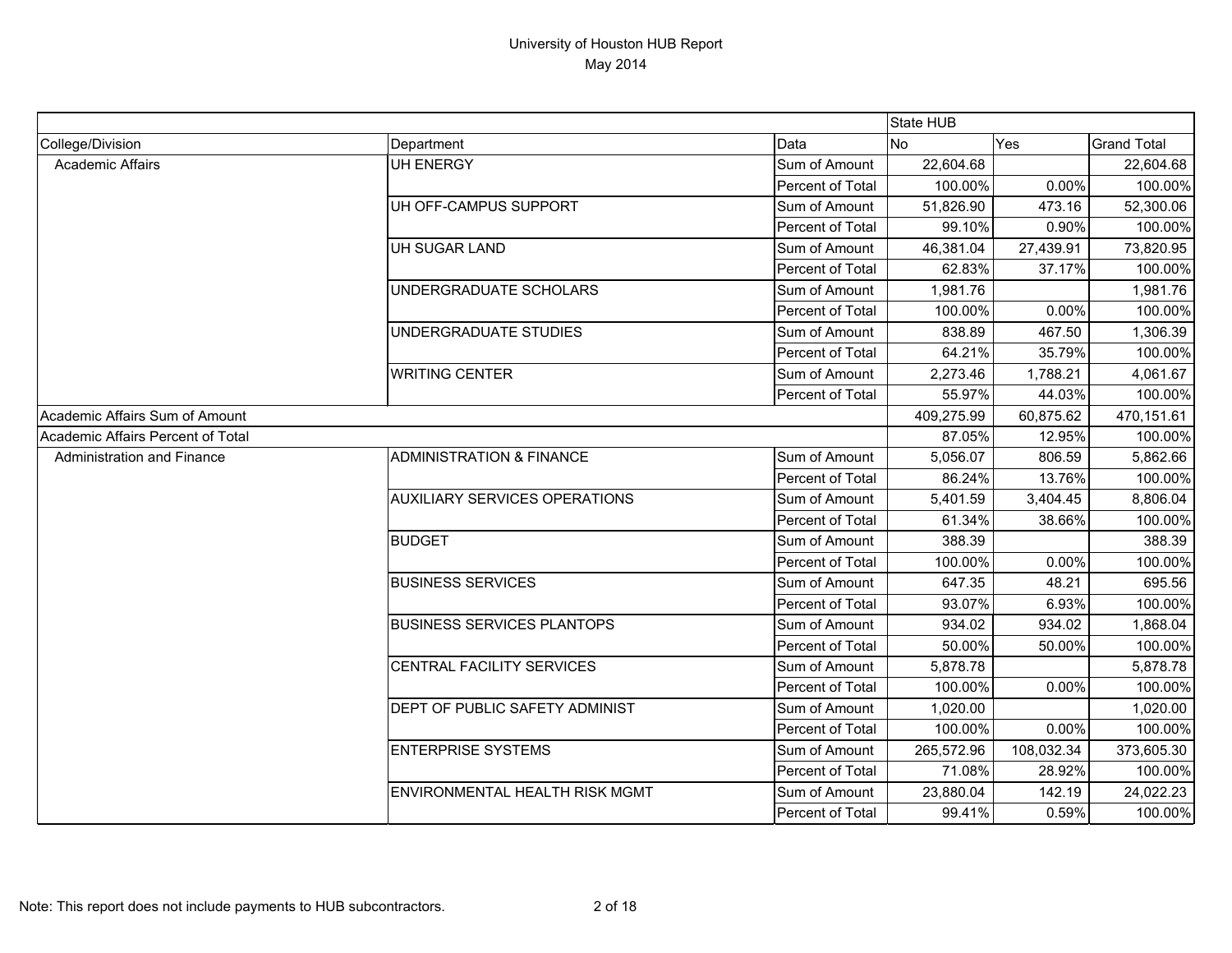|                            |                                               |                  | State HUB    |            |                    |
|----------------------------|-----------------------------------------------|------------------|--------------|------------|--------------------|
| College/Division           | Department                                    | Data             | <b>No</b>    | Yes        | <b>Grand Total</b> |
| Administration and Finance | <b>FACILITIES MANAGEMENT</b>                  | Sum of Amount    | 31,201.98    | 66,010.28  | 97,212.26          |
|                            |                                               | Percent of Total | 32.10%       | 67.90%     | 100.00%            |
|                            | <b>FACILITIES OPERATION &amp; MAINT</b>       | Sum of Amount    | 43,485.09    | 4,287.05   | 47,772.14          |
|                            |                                               | Percent of Total | 91.03%       | 8.97%      | 100.00%            |
|                            | <b>FACILITIES PLANNING &amp; CONSTRUCTION</b> | Sum of Amount    | 2,217,500.92 | 27,608.73  | 2,245,109.65       |
|                            |                                               | Percent of Total | 98.77%       | 1.23%      | 100.00%            |
|                            | FINANCE-A&F                                   | Sum of Amount    | 1,585.83     | 79.67      | 1,665.50           |
|                            |                                               | Percent of Total | 95.22%       | 4.78%      | 100.00%            |
|                            | HIGH PERFORMANCE COMPUTING & NETWORKS         | Sum of Amount    | 2,081.42     |            | 2,081.42           |
|                            |                                               | Percent of Total | 100.00%      | 0.00%      | 100.00%            |
|                            | <b>HUMAN RESOURCES</b>                        | Sum of Amount    | 3,678.52     | 684.67     | 4,363.19           |
|                            |                                               | Percent of Total | 84.31%       | 15.69%     | 100.00%            |
|                            | <b>INST - BUSINESS SERVICES</b>               | Sum of Amount    | 8,800.00     |            | 8,800.00           |
|                            |                                               | Percent of Total | 100.00%      | 0.00%      | 100.00%            |
|                            | <b>INST - FINANCE</b>                         | Sum of Amount    | 539,962.50   |            | 539,962.50         |
|                            |                                               | Percent of Total | 100.00%      | 0.00%      | 100.00%            |
|                            | INST - INFORMATION TECHNOLOGY                 | Sum of Amount    |              | 3,600.00   | 3,600.00           |
|                            |                                               | Percent of Total | 0.00%        | 100.00%    | 100.00%            |
|                            | <b>KUHA RADIO</b>                             | Sum of Amount    | 4,022.23     | 106.07     | 4,128.30           |
|                            |                                               | Percent of Total | 97.43%       | 2.57%      | 100.00%            |
|                            | <b>KUHF RADIO</b>                             | Sum of Amount    | 49,800.37    | 5,245.03   | 55,045.40          |
|                            |                                               | Percent of Total | 90.47%       | 9.53%      | 100.00%            |
|                            | MINOR AND PLANNED PROJECTS                    | Sum of Amount    | 1,104,525.15 | 548,267.99 | 1,652,793.14       |
|                            |                                               | Percent of Total | 66.83%       | 33.17%     | 100.00%            |
|                            | NORTH ZONE CUSTODIAL                          | Sum of Amount    | 1,240.72     |            | 1,240.72           |
|                            |                                               | Percent of Total | 100.00%      | 0.00%      | 100.00%            |
|                            | ONE CARD PROGRAM                              | Sum of Amount    | 12,520.55    | 637.20     | 13,157.75          |
|                            |                                               | Percent of Total | 95.16%       | 4.84%      | 100.00%            |
|                            | PARKING & TRANSPORTATION OPERATIONS           | Sum of Amount    | 233,587.02   | 264.37     | 233,851.39         |
|                            |                                               | Percent of Total | 99.89%       | 0.11%      | 100.00%            |
|                            | PHY PLANT-AUTOMOTIVE                          | Sum of Amount    | 74,525.02    | 2,549.82   | 77,074.84          |
|                            |                                               | Percent of Total | 96.69%       | 3.31%      | 100.00%            |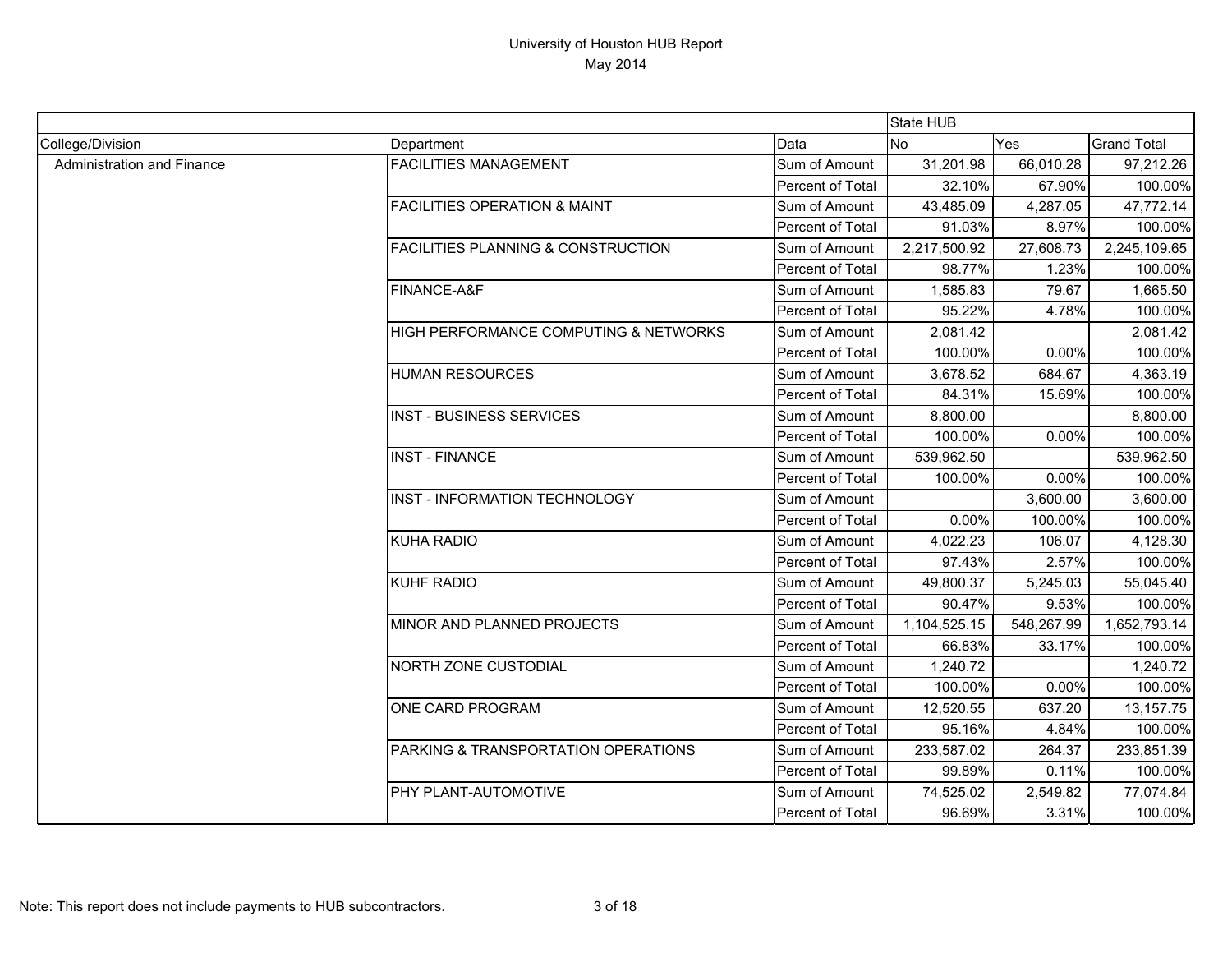|                            |                                          |                  | State HUB  |            |                    |
|----------------------------|------------------------------------------|------------------|------------|------------|--------------------|
| College/Division           | Department                               | Data             | <b>No</b>  | Yes        | <b>Grand Total</b> |
| Administration and Finance | PHY PLANT-GROUNDS MAINT                  | Sum of Amount    | 11,787.28  |            | 11,787.28          |
|                            |                                          | Percent of Total | 100.00%    | 0.00%      | 100.00%            |
|                            | PHY PLANT-SOLID WASTE                    | Sum of Amount    | 33,944.42  |            | 33,944.42          |
|                            |                                          | Percent of Total | 100.00%    | 0.00%      | 100.00%            |
|                            | PHYSICAL PLANT                           | Sum of Amount    | 119,748.89 | 538,367.01 | 658,115.90         |
|                            |                                          | Percent of Total | 18.20%     | 81.80%     | 100.00%            |
|                            | <b>POLICE</b>                            | Sum of Amount    | 76,281.73  | 4,323.85   | 80,605.58          |
|                            |                                          | Percent of Total | 94.64%     | 5.36%      | 100.00%            |
|                            | POSTAL SERVICES OPERATIONS               | Sum of Amount    | 1,365.00   | 1,212.76   | 2,577.76           |
|                            |                                          | Percent of Total | 52.95%     | 47.05%     | 100.00%            |
|                            | PRINTING OPERATIONS                      | Sum of Amount    | 10,606.10  | 1,249.00   | 11,855.10          |
|                            |                                          | Percent of Total | 89.46%     | 10.54%     | 100.00%            |
|                            | PUBLIC SAFETY SYSTEMS                    | Sum of Amount    | 19,925.85  | 714.31     | 20,640.16          |
|                            |                                          | Percent of Total | 96.54%     | 3.46%      | 100.00%            |
|                            | PURCHASED UTILITIES                      | Sum of Amount    | 34,033.71  |            | 34,033.71          |
|                            |                                          | Percent of Total | 100.00%    | 0.00%      | 100.00%            |
|                            | <b>REAL ESTATE SERVICES</b>              | Sum of Amount    | 8,550.00   |            | 8,550.00           |
|                            |                                          | Percent of Total | 100.00%    | 0.00%      | 100.00%            |
|                            | <b>RISK MANAGEMENT</b>                   | Sum of Amount    | 742.00     |            | 742.00             |
|                            |                                          | Percent of Total | 100.00%    | 0.00%      | 100.00%            |
|                            | <b>SERVICE LEVEL AGREEMENT</b>           | Sum of Amount    | 446.42     | 83,131.30  | 83,577.72          |
|                            |                                          | Percent of Total | 0.53%      | 99.47%     | 100.00%            |
|                            | <b>SKILLED TRADES</b>                    | Sum of Amount    | 6,067.92   | 18,816.00  | 24,883.92          |
|                            |                                          | Percent of Total | 24.38%     | 75.62%     | 100.00%            |
|                            | STUDENT FINANCIAL SERVICES               | Sum of Amount    | 13,094.43  | 667.62     | 13,762.05          |
|                            |                                          | Percent of Total | 95.15%     | 4.85%      | 100.00%            |
|                            | <b>TECHNOLOGY SERVICES &amp; SUPPORT</b> | Sum of Amount    | 100,644.09 | 37,816.71  | 138,460.80         |
|                            |                                          | Percent of Total | 72.69%     | 27.31%     | 100.00%            |
|                            | TV PUBLIC BROADCASTING                   | Sum of Amount    | 84,034.58  | 6,749.03   | 90,783.61          |
|                            |                                          | Percent of Total | 92.57%     | 7.43%      | 100.00%            |
|                            | UH SPORTS AND ENTERTAINMENT SVC          | Sum of Amount    | 246,760.94 |            | 246,760.94         |
|                            |                                          | Percent of Total | 100.00%    | 0.00%      | 100.00%            |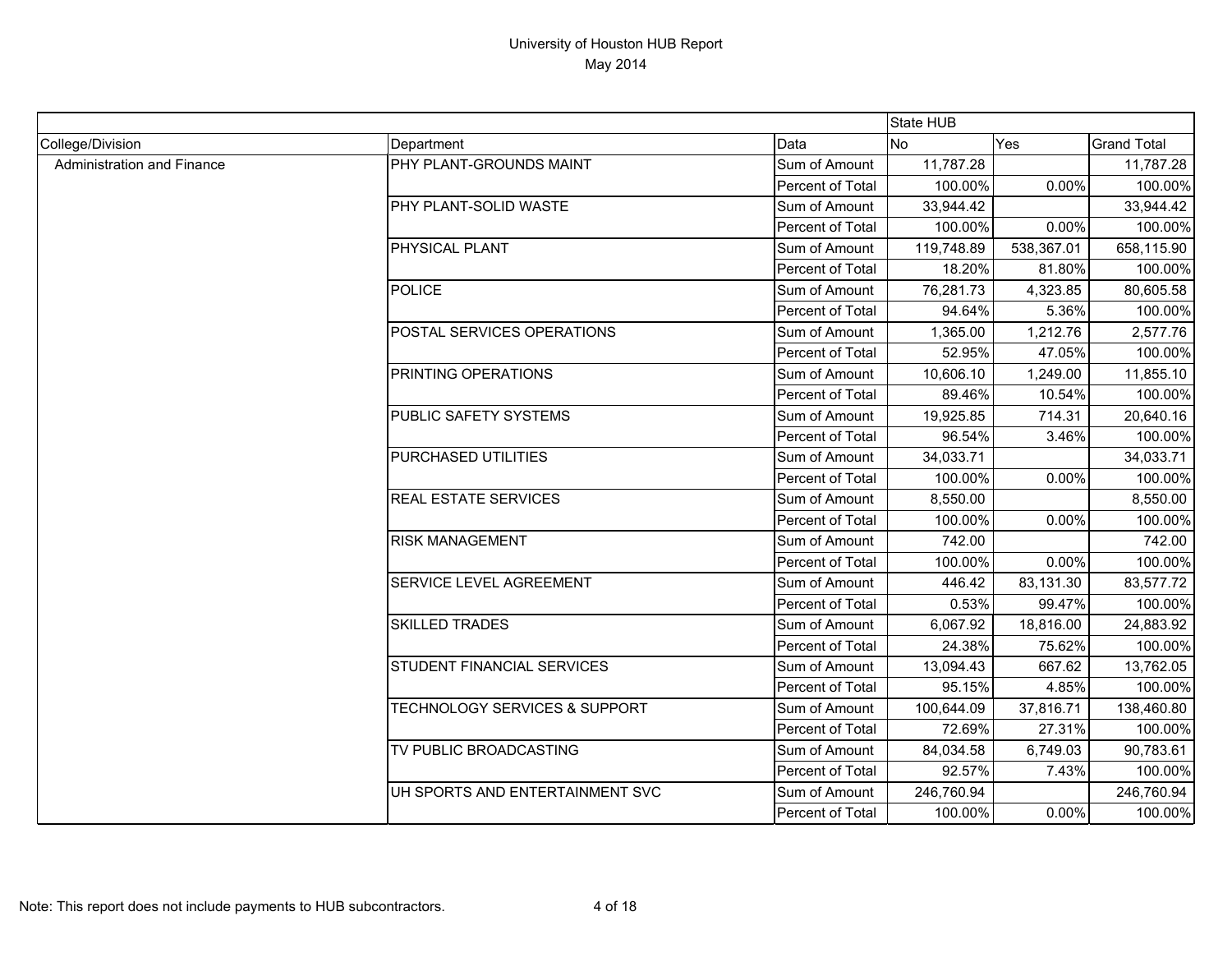|                                             |                                             |                  | <b>State HUB</b> |              |                    |
|---------------------------------------------|---------------------------------------------|------------------|------------------|--------------|--------------------|
| College/Division                            | Department                                  | Data             | <b>No</b>        | Yes          | <b>Grand Total</b> |
| Administration and Finance                  | <b>UIT SECURITY</b>                         | Sum of Amount    | 812.05           | 3,160.31     | 3,972.36           |
|                                             |                                             | Percent of Total | 20.44%           | 79.56%       | 100.00%            |
|                                             | UNIV INFORMATION TECH PROJECTS              | Sum of Amount    | 5,785.08         |              | 5,785.08           |
|                                             |                                             | Percent of Total | 100.00%          | 0.00%        | 100.00%            |
|                                             | UNIV PROPERTY SERVICES OPERATIONS           | Sum of Amount    | 250,821.00       |              | 250,821.00         |
|                                             |                                             | Percent of Total | 100.00%          | 0.00%        | 100.00%            |
|                                             | UNIVERSITY INFORMATION TECHNOLOGY           | Sum of Amount    | 5,898.86         | 1,445.13     | 7,343.99           |
|                                             |                                             | Percent of Total | 80.32%           | 19.68%       | 100.00%            |
| Administration and Finance Sum of Amount    |                                             |                  | 5,668,646.87     | 1,470,361.71 | 7,139,008.58       |
| Administration and Finance Percent of Total |                                             |                  | 79.40%           | 20.60%       | 100.00%            |
| Architecture                                | <b>DEAN, ARCHITECTURE</b>                   | Sum of Amount    | 51,348.91        | 10,539.88    | 61,888.79          |
|                                             |                                             | Percent of Total | 82.97%           | 17.03%       | 100.00%            |
| Architecture Sum of Amount                  |                                             |                  | 51,348.91        | 10,539.88    | 61,888.79          |
| Architecture Percent of Total               |                                             |                  | 82.97%           | 17.03%       | 100.00%            |
| <b>Business Administration</b>              | ACCOUNTANCY AND TAXATION                    | Sum of Amount    | 8,410.31         | 2,179.69     | 10,590.00          |
|                                             |                                             | Percent of Total | 79.42%           | 20.58%       | 100.00%            |
|                                             | ACCOUNTING CERTIFICATE PROGRAM              | Sum of Amount    | 1,194.36         |              | 1,194.36           |
|                                             |                                             | Percent of Total | 100.00%          | 0.00%        | 100.00%            |
|                                             | <b>BAUER CAREER SERVICES CTR</b>            | Sum of Amount    | 13,476.09        | 1,266.59     | 14,742.68          |
|                                             |                                             | Percent of Total | 91.41%           | 8.59%        | 100.00%            |
|                                             | <b>BAUER COMMUNICATIONS</b>                 | Sum of Amount    | 11,045.79        | 1,545.05     | 12,590.84          |
|                                             |                                             | Percent of Total | 87.73%           | 12.27%       | 100.00%            |
|                                             | <b>BAUER DIVISION OF TECHNOLOGY</b>         | Sum of Amount    | 13,182.56        | 1,030.78     | 14,213.34          |
|                                             |                                             | Percent of Total | 92.75%           | 7.25%        | 100.00%            |
|                                             | <b>BAUER EXTERNAL RELATIONS DEPT</b>        | Sum of Amount    | 1,550.36         | 700.52       | 2,250.88           |
|                                             |                                             | Percent of Total | 68.88%           | 31.12%       | 100.00%            |
|                                             | <b>BAUER GRADUATE PROFESSIONAL PROGRAMS</b> | Sum of Amount    | 6,313.33         | 4,950.89     | 11,264.22          |
|                                             |                                             | Percent of Total | 56.05%           | 43.95%       | 100.00%            |
|                                             | <b>BAUER MARKETING INITIATIVES</b>          | Sum of Amount    | 5,321.54         |              | 5,321.54           |
|                                             |                                             | Percent of Total | 100.00%          | 0.00%        | 100.00%            |
|                                             | DEAN'S OFFICE, BAUER COLLEGE                | Sum of Amount    | 239,625.26       | 12,772.66    | 252,397.92         |
|                                             |                                             | Percent of Total | 94.94%           | 5.06%        | 100.00%            |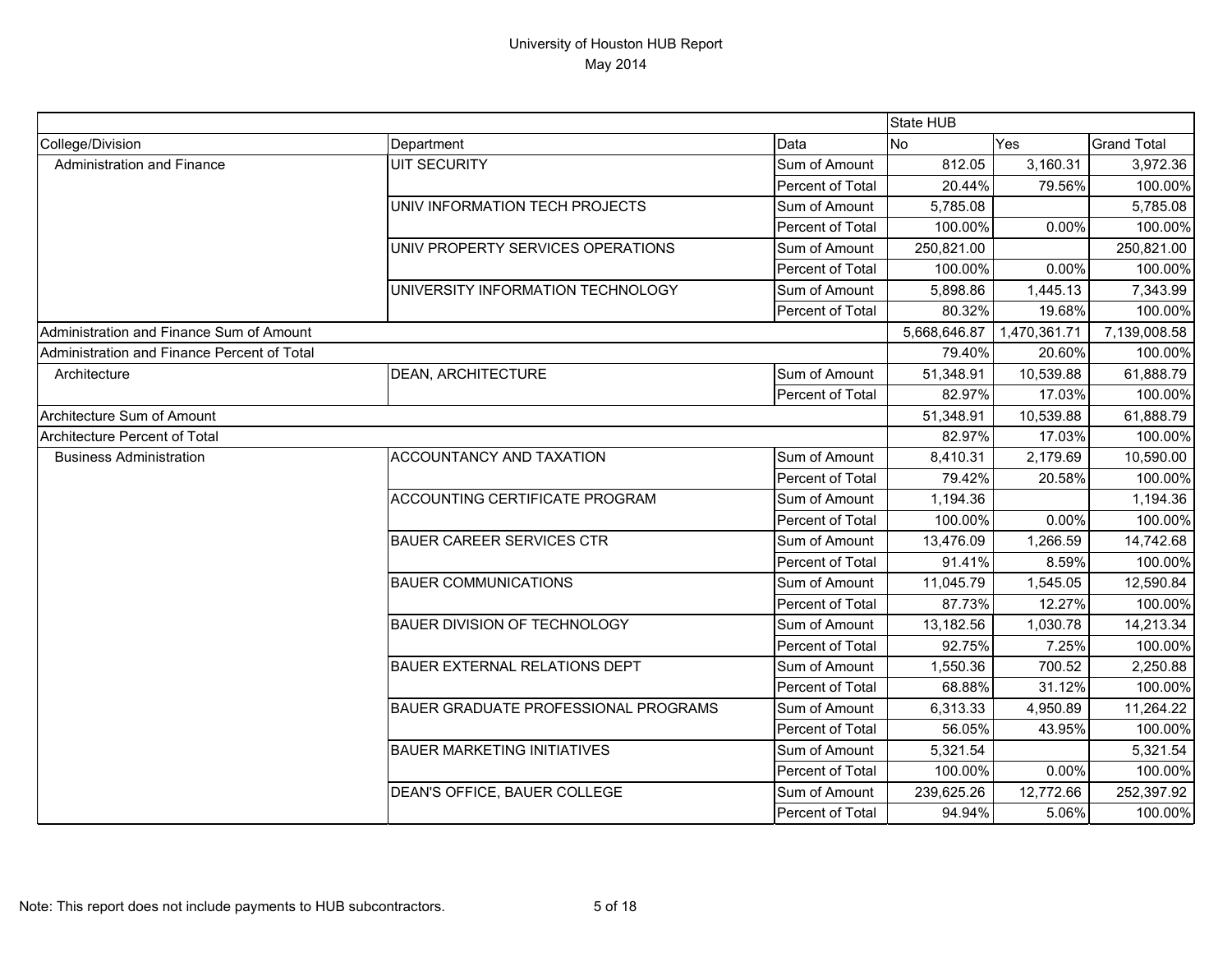|                                                 |                                              |                  | State HUB  |           |                    |
|-------------------------------------------------|----------------------------------------------|------------------|------------|-----------|--------------------|
| College/Division                                | Department                                   | Data             | <b>No</b>  | Yes       | <b>Grand Total</b> |
| <b>Business Administration</b>                  | <b>DECISION AND INFORMATION SCIEN</b>        | Sum of Amount    | 2,810.30   | 1,379.70  | 4,190.00           |
|                                                 |                                              | Percent of Total | 67.07%     | 32.93%    | 100.00%            |
|                                                 | <b>EXECUTIVE DEGREE PROGRAMS</b>             | Sum of Amount    | 29,025.56  | 1,965.95  | 30,991.51          |
|                                                 |                                              | Percent of Total | 93.66%     | 6.34%     | 100.00%            |
|                                                 | <b>FINANCE-BAUER COLLEGE</b>                 | Sum of Amount    | 1,617.68   | 932.02    | 2,549.70           |
|                                                 |                                              | Percent of Total | 63.45%     | 36.55%    | 100.00%            |
|                                                 | MANAGEMENT-BAUER COLLEGE                     | Sum of Amount    | 39,945.42  | 436.87    | 40,382.29          |
|                                                 |                                              | Percent of Total | 98.92%     | 1.08%     | 100.00%            |
|                                                 | MARKETING-BAUER COLLEGE                      | Sum of Amount    | 15,438.94  | 1,197.06  | 16,636.00          |
|                                                 |                                              | Percent of Total | 92.80%     | 7.20%     | 100.00%            |
|                                                 | SALES EXCELLENCE INSTITUTE                   | Sum of Amount    | 24,119.22  | 8,068.37  | 32,187.59          |
|                                                 |                                              | Percent of Total | 74.93%     | 25.07%    | 100.00%            |
|                                                 | SMALL BUSINESS DEV CENTER                    | Sum of Amount    | 29,687.78  | 2,099.43  | 31,787.21          |
|                                                 |                                              | Percent of Total | 93.40%     | 6.60%     | 100.00%            |
|                                                 | UNDERGRAD BUSINESS PROG                      | Sum of Amount    | 13,935.42  | 849.63    | 14,785.05          |
|                                                 |                                              | Percent of Total | 94.25%     | 5.75%     | 100.00%            |
|                                                 | <b>WOLFF CTR FOR ENTREPRENEURSHIP</b>        | Sum of Amount    | 556.51     | 556.51    | 1,113.02           |
|                                                 |                                              | Percent of Total | 50.00%     | 50.00%    | 100.00%            |
| Business Administration Sum of Amount           |                                              |                  | 457,256.43 | 41,931.72 | 499,188.15         |
| <b>Business Administration Percent of Total</b> |                                              |                  | 91.60%     | 8.40%     | 100.00%            |
| <b>Chancellor/President</b>                     | <b>ATHLETICS IT</b>                          | Sum of Amount    | 111.76     |           | 111.76             |
|                                                 |                                              | Percent of Total | 100.00%    | 0.00%     | 100.00%            |
|                                                 | <b>BASEBALL</b>                              | Sum of Amount    | 10,285.98  | 367.25    | 10,653.23          |
|                                                 |                                              | Percent of Total | 96.55%     | 3.45%     | 100.00%            |
|                                                 | <b>COMMUNITY RELATIONS &amp; INST ACCESS</b> | Sum of Amount    | 717.50     |           | 717.50             |
|                                                 |                                              | Percent of Total | 100.00%    | 0.00%     | 100.00%            |
|                                                 | <b>FOOTBALL</b>                              | Sum of Amount    | 17,975.32  | 4,100.97  | 22,076.29          |
|                                                 |                                              | Percent of Total | 81.42%     | 18.58%    | 100.00%            |
|                                                 | <b>INTERCOLLEGIATE ATHLETICS</b>             | Sum of Amount    | 195,071.61 | 45,191.50 | 240,263.11         |
|                                                 |                                              | Percent of Total | 81.19%     | 18.81%    | 100.00%            |
|                                                 | <b>MEN'S BASKETBALL</b>                      | Sum of Amount    | 43.52      | 1,347.05  | 1,390.57           |
|                                                 |                                              | Percent of Total | 3.13%      | 96.87%    | 100.00%            |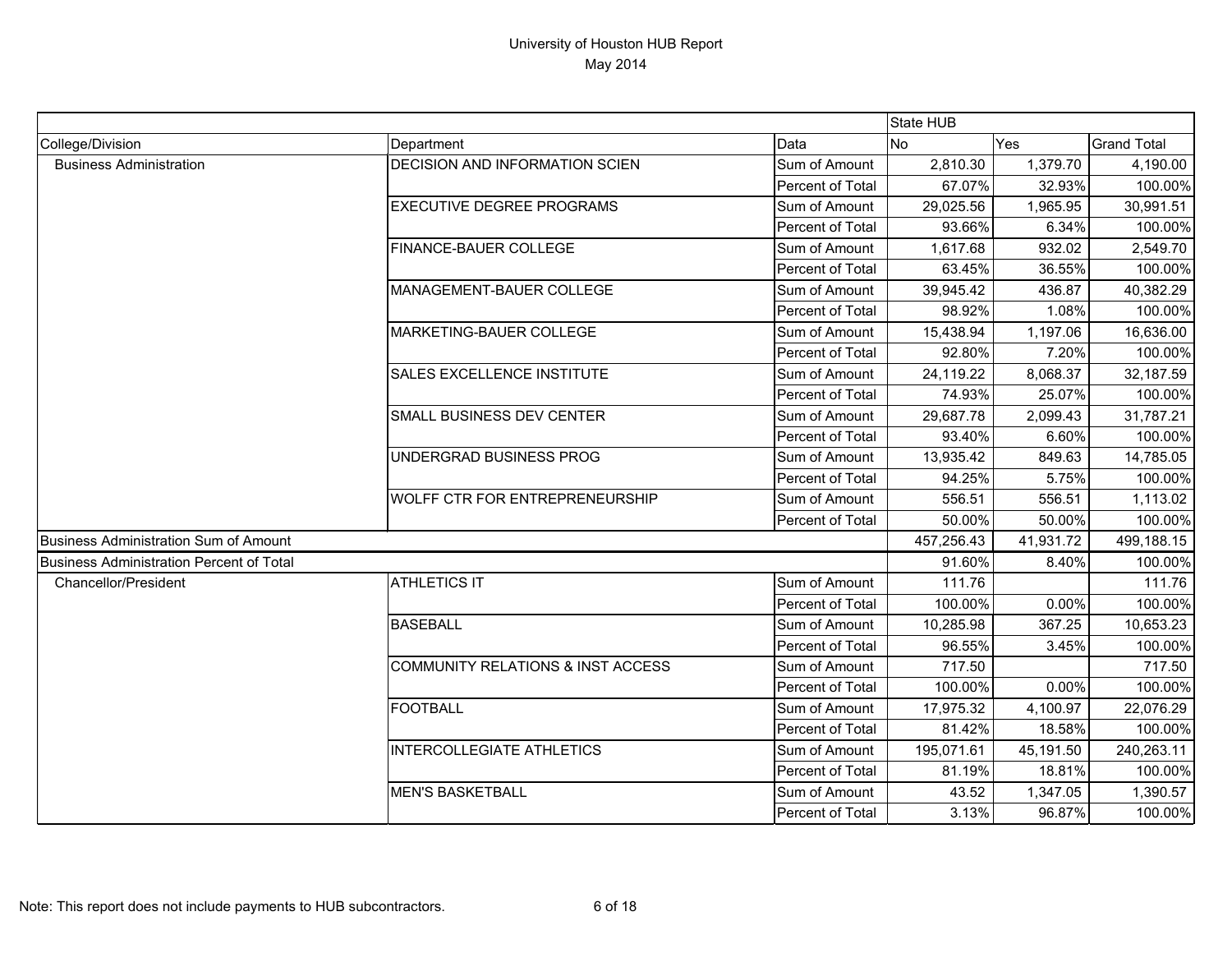|                                       |                                   |                         | State HUB  |           |                    |
|---------------------------------------|-----------------------------------|-------------------------|------------|-----------|--------------------|
| College/Division                      | Department                        | Data                    | No         | Yes       | <b>Grand Total</b> |
| <b>Chancellor/President</b>           | MEN'S GOLF                        | Sum of Amount           | (159.43)   |           | (159.43)           |
|                                       |                                   | Percent of Total        | 100.00%    | 0.00%     | 100.00%            |
|                                       | <b>MEN'S TRACK AND FIELD</b>      | Sum of Amount           | 5,798.62   | 133.65    | 5,932.27           |
|                                       |                                   | Percent of Total        | 97.75%     | 2.25%     | 100.00%            |
|                                       | OFFICE EQUAL OPPORTUNITY SRVS     | Sum of Amount           | 346.39     |           | 346.39             |
|                                       |                                   | Percent of Total        | 100.00%    | 0.00%     | 100.00%            |
|                                       | OFFICE OF SPECIAL EVENTS          | Sum of Amount           | 62,054.82  | 118.19    | 62,173.01          |
|                                       |                                   | Percent of Total        | 99.81%     | 0.19%     | 100.00%            |
|                                       | <b>PRESIDENT</b>                  | Sum of Amount           | 24,728.85  | 460.29    | 25,189.14          |
|                                       |                                   | Percent of Total        | 98.17%     | 1.83%     | 100.00%            |
|                                       | <b>STAFF COUNCIL</b>              | Sum of Amount           | 1,041.11   | 1,041.11  | 2,082.22           |
|                                       |                                   | Percent of Total        | 50.00%     | 50.00%    | 100.00%            |
|                                       | <b>WOMEN'S BASKETBALL</b>         | Sum of Amount           | 1,000.30   |           | 1,000.30           |
|                                       |                                   | Percent of Total        | 100.00%    | 0.00%     | 100.00%            |
|                                       | <b>WOMEN'S SOCCER</b>             | Sum of Amount           | 36.00      |           | 36.00              |
|                                       |                                   | Percent of Total        | 100.00%    | 0.00%     | 100.00%            |
|                                       | <b>WOMEN'S SOFTBALL</b>           | Sum of Amount           | 7,175.20   |           | 7,175.20           |
|                                       |                                   | Percent of Total        | 100.00%    | 0.00%     | 100.00%            |
|                                       | WOMEN'S SWIMMING & DIVING         | Sum of Amount           | 9,569.98   |           | 9,569.98           |
|                                       |                                   | Percent of Total        | 100.00%    | 0.00%     | 100.00%            |
|                                       | <b>WOMEN'S TENNIS</b>             | Sum of Amount           | 1,416.00   |           | 1,416.00           |
|                                       |                                   | Percent of Total        | 100.00%    | 0.00%     | 100.00%            |
|                                       | <b>WOMEN'S TRACK AND FIELD</b>    | Sum of Amount           | 75.00      |           | 75.00              |
|                                       |                                   | <b>Percent of Total</b> | 100.00%    | 0.00%     | 100.00%            |
| Chancellor/President Sum of Amount    |                                   |                         | 337,288.53 | 52,760.01 | 390,048.54         |
| Chancellor/President Percent of Total |                                   |                         | 86.47%     | 13.53%    | 100.00%            |
| Education                             | <b>ASIAN AMERICAN STUDIES</b>     | Sum of Amount           | 2,174.47   | 242.36    | 2,416.83           |
|                                       |                                   | Percent of Total        | 89.97%     | 10.03%    | 100.00%            |
|                                       | CENTER FOR INFO TECH IN EDUCATION | Sum of Amount           | 10,562.88  | 13,689.65 | 24,252.53          |
|                                       |                                   | Percent of Total        | 43.55%     | 56.45%    | 100.00%            |
|                                       | CHARTER SCHOOL                    | Sum of Amount           | 11,734.53  | 328.57    | 12,063.10          |
|                                       |                                   | Percent of Total        | 97.28%     | 2.72%     | 100.00%            |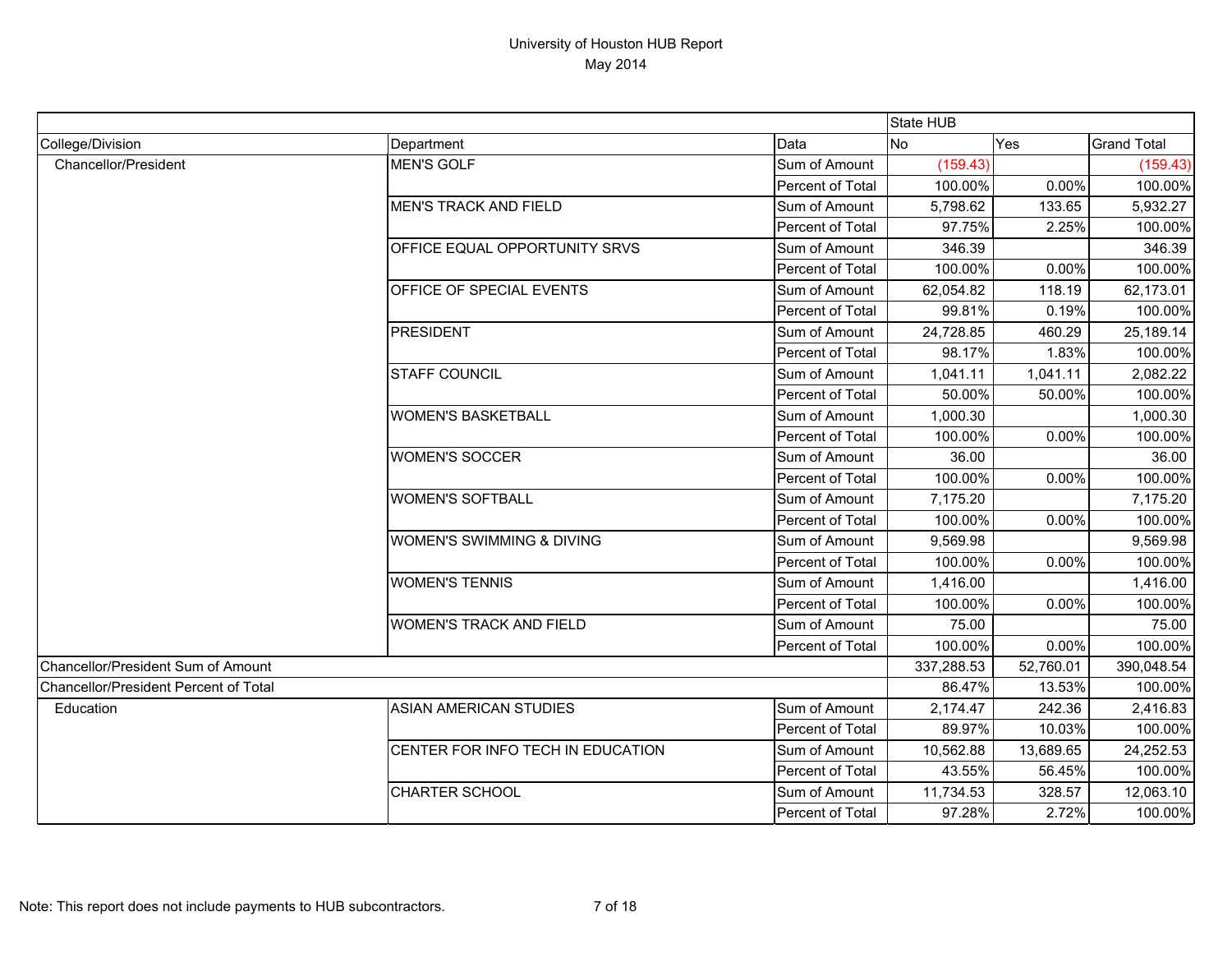|                                   |                                           |                  | State HUB    |           |                    |
|-----------------------------------|-------------------------------------------|------------------|--------------|-----------|--------------------|
| College/Division                  | Department                                | Data             | <b>No</b>    | Yes       | <b>Grand Total</b> |
| Education                         | <b>CONSISTENCY MGMT &amp; COOP DISCIP</b> | Sum of Amount    | 543.86       |           | 543.86             |
|                                   |                                           | Percent of Total | 100.00%      | 0.00%     | 100.00%            |
|                                   | <b>CURRICULUM AND INSTRUCTION</b>         | Sum of Amount    | 56,419.37    | 947.48    | 57,366.85          |
|                                   |                                           | Percent of Total | 98.35%       | 1.65%     | 100.00%            |
|                                   | DEAN, EDUCATION                           | Sum of Amount    | 51,679.20    | 10,980.91 | 62,660.11          |
|                                   |                                           | Percent of Total | 82.48%       | 17.52%    | 100.00%            |
|                                   | EDUCATIONAL PSYCHOLOGY                    | Sum of Amount    | 9,889.41     | 4,943.93  | 14,833.34          |
|                                   |                                           | Percent of Total | 66.67%       | 33.33%    | 100.00%            |
|                                   | INSTITUTE FOR URBAN EDUCATION             | Sum of Amount    | 59.80        | 59.80     | 119.60             |
|                                   |                                           | Percent of Total | 50.00%       | 50.00%    | 100.00%            |
| <b>Education Sum of Amount</b>    |                                           |                  | 143,063.52   | 31,192.70 | 174,256.22         |
| <b>Education Percent of Total</b> |                                           |                  | 82.10%       | 17.90%    | 100.00%            |
| Engineering                       | <b>BIOMEDICAL ENGINEERING</b>             | Sum of Amount    | 105,891.29   | 391.34    | 106,282.63         |
|                                   |                                           | Percent of Total | 99.63%       | 0.37%     | 100.00%            |
|                                   | <b>CHEMICAL ENGINEERING</b>               | Sum of Amount    | 108,993.58   | 1,040.74  | 110,034.32         |
|                                   |                                           | Percent of Total | 99.05%       | 0.95%     | 100.00%            |
|                                   | <b>CIVIL ENGINEERING</b>                  | Sum of Amount    | 335, 343. 78 | 739.03    | 336,082.81         |
|                                   |                                           | Percent of Total | 99.78%       | 0.22%     | 100.00%            |
|                                   | COMPOSITE ENGR APPLICATIONS CT            | Sum of Amount    | 829.36       | 56.87     | 886.23             |
|                                   |                                           | Percent of Total | 93.58%       | 6.42%     | 100.00%            |
|                                   | CTR FOR INNOVATIVE GROUTING               | Sum of Amount    | 2,854.13     |           | 2,854.13           |
|                                   |                                           | Percent of Total | 100.00%      | 0.00%     | 100.00%            |
|                                   | CTR FOR NEURO-ENG & COGNITIVE SCIENCE     | Sum of Amount    | 69.53        |           | 69.53              |
|                                   |                                           | Percent of Total | 100.00%      | 0.00%     | 100.00%            |
|                                   | <b>DEAN, ENGINEERING</b>                  | Sum of Amount    | 129,395.98   | 10,246.27 | 139,642.25         |
|                                   |                                           | Percent of Total | 92.66%       | 7.34%     | 100.00%            |
|                                   | <b>ELECTRICAL ENGINEERING</b>             | Sum of Amount    | 156,495.79   | 1,615.20  | 158,110.99         |
|                                   |                                           | Percent of Total | 98.98%       | 1.02%     | 100.00%            |
|                                   | <b>ENGINEERING SERVICES</b>               | Sum of Amount    | 7,403.04     | 198.78    | 7,601.82           |
|                                   |                                           | Percent of Total | 97.39%       | 2.61%     | 100.00%            |
|                                   | <b>INDUSTRIAL ENGINEERING</b>             | Sum of Amount    | 13,349.62    | 6,540.03  | 19,889.65          |
|                                   |                                           | Percent of Total | 67.12%       | 32.88%    | 100.00%            |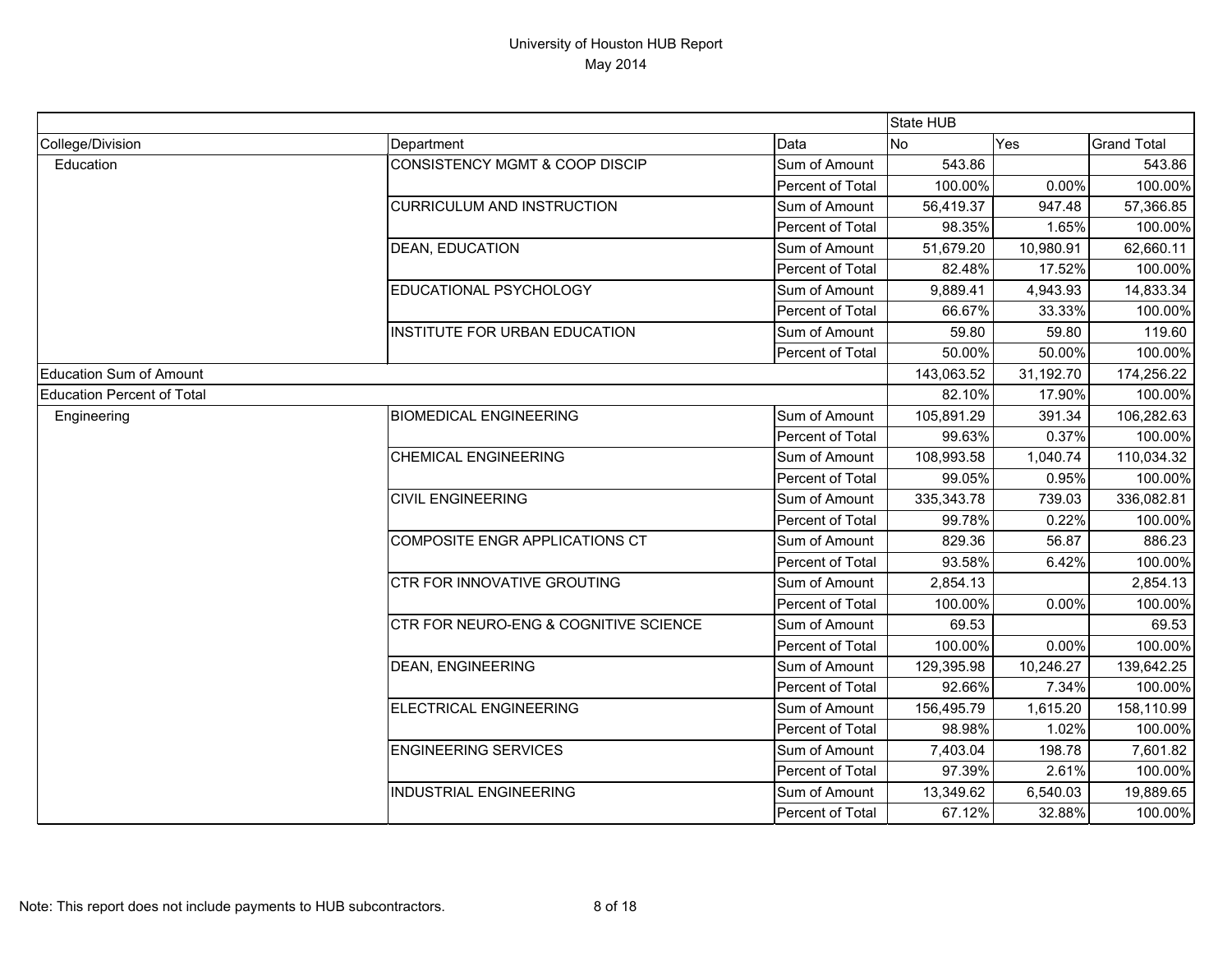|                                        |                                         |                  | State HUB    |           |                    |
|----------------------------------------|-----------------------------------------|------------------|--------------|-----------|--------------------|
| College/Division                       | Department                              | Data             | <b>No</b>    | Yes       | <b>Grand Total</b> |
| Engineering                            | <b>INTEGRATED BIO &amp; NANO SYSTEM</b> | Sum of Amount    | 870.00       |           | 870.00             |
|                                        |                                         | Percent of Total | 100.00%      | 0.00%     | 100.00%            |
|                                        | <b>MECHANICAL ENGINEERING</b>           | Sum of Amount    | 120,268.20   | 2,278.57  | 122,546.77         |
|                                        |                                         | Percent of Total | 98.14%       | 1.86%     | 100.00%            |
|                                        | NATL CTR FOR AIRBORNE LASER MAPPING     | Sum of Amount    | 864.61       |           | 864.61             |
|                                        |                                         | Percent of Total | 100.00%      | 0.00%     | 100.00%            |
|                                        | <b>WIND ENERGY CENTER</b>               | Sum of Amount    | 20,905.88    | 68.10     | 20,973.98          |
|                                        |                                         | Percent of Total | 99.68%       | 0.32%     | 100.00%            |
| Engineering Sum of Amount              |                                         |                  | 1,003,534.79 | 23,174.93 | 1,026,709.72       |
| Engineering Percent of Total           |                                         |                  | 97.74%       | 2.26%     | 100.00%            |
| <b>Graduate College of Social Work</b> | ADMISSIONS-GCSW                         | Sum of Amount    | 278.17       | 38.49     | 316.66             |
|                                        |                                         | Percent of Total | 87.85%       | 12.15%    | 100.00%            |
|                                        | <b>ALUMNI &amp; CAREER SERVICES</b>     | Sum of Amount    |              | 385.44    | 385.44             |
|                                        |                                         | Percent of Total | 0.00%        | 100.00%   | 100.00%            |
|                                        | <b>AMERICAN HUMANICS</b>                | Sum of Amount    | 77.03        | 186.94    | 263.97             |
|                                        |                                         | Percent of Total | 29.18%       | 70.82%    | 100.00%            |
|                                        | CHILD & FAMILY CENTER                   | Sum of Amount    | 4,404.37     | 956.20    | 5,360.57           |
|                                        |                                         | Percent of Total | 82.16%       | 17.84%    | 100.00%            |
|                                        | CTR DRUG & SOCIAL POLICY RESRC          | Sum of Amount    | 71.10        |           | 71.10              |
|                                        |                                         | Percent of Total | 100.00%      | 0.00%     | 100.00%            |
|                                        | <b>DEAN, SOCIAL WORK</b>                | Sum of Amount    | 2,402.89     | 255.43    | 2,658.32           |
|                                        |                                         | Percent of Total | 90.39%       | 9.61%     | 100.00%            |
|                                        | DEVELOPMENT-GCSW                        | Sum of Amount    |              | 248.81    | 248.81             |
|                                        |                                         | Percent of Total | 0.00%        | 100.00%   | 100.00%            |
|                                        | <b>GCSW INFORMATION TECHNOLOGY</b>      | Sum of Amount    | 2,758.91     | 253.98    | 3,012.89           |
|                                        |                                         | Percent of Total | 91.57%       | 8.43%     | 100.00%            |
|                                        | <b>GCSW STUDENT SERVICES</b>            | Sum of Amount    |              | 39.68     | 39.68              |
|                                        |                                         | Percent of Total | 0.00%        | 100.00%   | 100.00%            |
|                                        | <b>GULEN INSTITUTE</b>                  | Sum of Amount    | 232.00       |           | 232.00             |
|                                        |                                         | Percent of Total | 100.00%      | 0.00%     | 100.00%            |
|                                        | PHD PROGRAM                             | Sum of Amount    | 70.40        | 340.00    | 410.40             |
|                                        |                                         | Percent of Total | 17.15%       | 82.85%    | 100.00%            |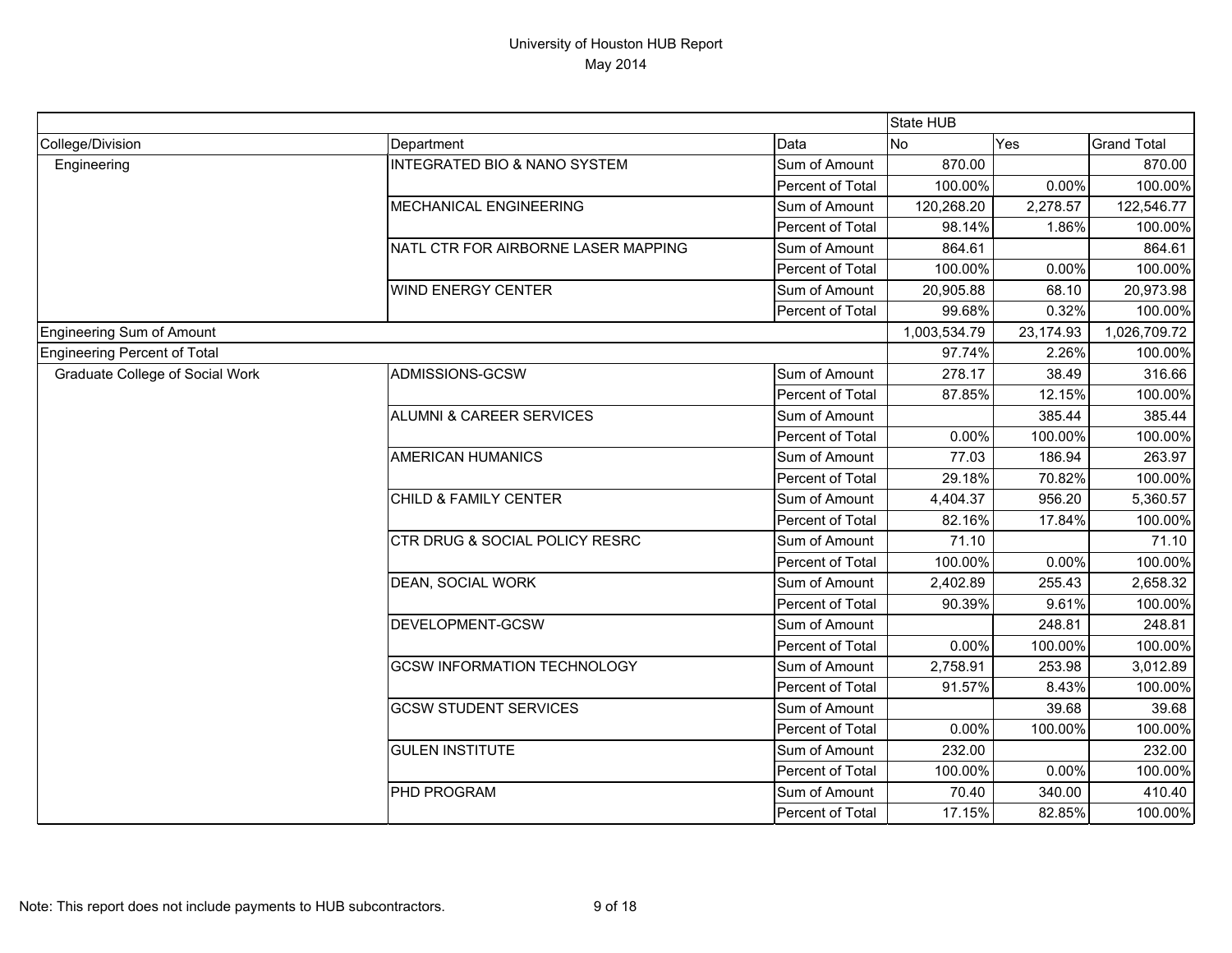|                                                  |                                          |                  | State HUB  |           |                    |
|--------------------------------------------------|------------------------------------------|------------------|------------|-----------|--------------------|
| College/Division                                 | Department                               | Data             | <b>No</b>  | Yes       | <b>Grand Total</b> |
| Graduate College of Social Work Sum of Amount    |                                          |                  | 10,294.87  | 2,704.97  | 12,999.84          |
| Graduate College of Social Work Percent of Total |                                          |                  | 79.19%     | 20.81%    | 100.00%            |
| <b>Honors College</b>                            | <b>DEAN, HONORS COLLEGE</b>              | Sum of Amount    | 14,520.01  | 1,958.98  | 16,478.99          |
|                                                  |                                          | Percent of Total | 88.11%     | 11.89%    | 100.00%            |
|                                                  | <b>FORENSICS PROGRAM</b>                 | Sum of Amount    | 492.99     | 353.86    | 846.85             |
|                                                  |                                          | Percent of Total | 58.21%     | 41.79%    | 100.00%            |
|                                                  | <b>HOUSTON TEACHERS INSTITUTE</b>        | Sum of Amount    | 8,467.00   |           | 8,467.00           |
|                                                  |                                          | Percent of Total | 100.00%    | 0.00%     | 100.00%            |
| Honors College Sum of Amount                     |                                          |                  | 23,480.00  | 2,312.84  | 25,792.84          |
| Honors College Percent of Total                  |                                          |                  | 91.03%     | 8.97%     | 100.00%            |
| Hotel and Restaurant Management                  | DEAN, HOTEL & RESTAURANT MANAG           | Sum of Amount    | 17,434.75  | 211.88    | 17,646.63          |
|                                                  |                                          | Percent of Total | 98.80%     | 1.20%     | 100.00%            |
|                                                  | HOTEL AND RESTAURANT MANAGEMENT          | Sum of Amount    | 343,845.23 | 7,050.72  | 350,895.95         |
|                                                  |                                          | Percent of Total | 97.99%     | 2.01%     | 100.00%            |
| Hotel and Restaurant Management Sum of Amount    |                                          |                  | 361,279.98 | 7,262.60  | 368,542.58         |
| Hotel and Restaurant Management Percent of Total |                                          |                  | 98.03%     | 1.97%     | 100.00%            |
| Law Center                                       | <b>BLAKELEY INSTITUTE</b>                | Sum of Amount    | 2,705.50   | 1,464.63  | 4,170.13           |
|                                                  |                                          | Percent of Total | 64.88%     | 35.12%    | 100.00%            |
|                                                  | <b>BUSINESS SERVICES, LAW</b>            | Sum of Amount    | 2,975.76   | 10,095.36 | 13,071.12          |
|                                                  |                                          | Percent of Total | 22.77%     | 77.23%    | 100.00%            |
|                                                  | CAREER SERVICES, LAW                     | Sum of Amount    | 3,030.27   |           | 3,030.27           |
|                                                  |                                          | Percent of Total | 100.00%    | 0.00%     | 100.00%            |
|                                                  | CHAIRS AND PROFESSORSHIPS, LAW           | Sum of Amount    |            | 214.35    | 214.35             |
|                                                  |                                          | Percent of Total | 0.00%      | 100.00%   | 100.00%            |
|                                                  | EXTERNAL AFFAIRS, LAW                    | Sum of Amount    | 1,382.80   | 626.72    | 2,009.52           |
|                                                  |                                          | Percent of Total | 68.81%     | 31.19%    | 100.00%            |
|                                                  | <b>FACILITIES, LAW</b>                   | Sum of Amount    | 19,636.22  | 1,427.93  | 21,064.15          |
|                                                  |                                          | Percent of Total | 93.22%     | 6.78%     | 100.00%            |
|                                                  | <b>FACULTY SUPPORT LAW</b>               | Sum of Amount    | 4,245.74   | 814.90    | 5,060.64           |
|                                                  |                                          | Percent of Total | 83.90%     | 16.10%    | 100.00%            |
|                                                  | <b>HEALTH LAW &amp; POLICY INSTITUTE</b> | Sum of Amount    |            | 423.24    | 423.24             |
|                                                  |                                          | Percent of Total | 0.00%      | 100.00%   | 100.00%            |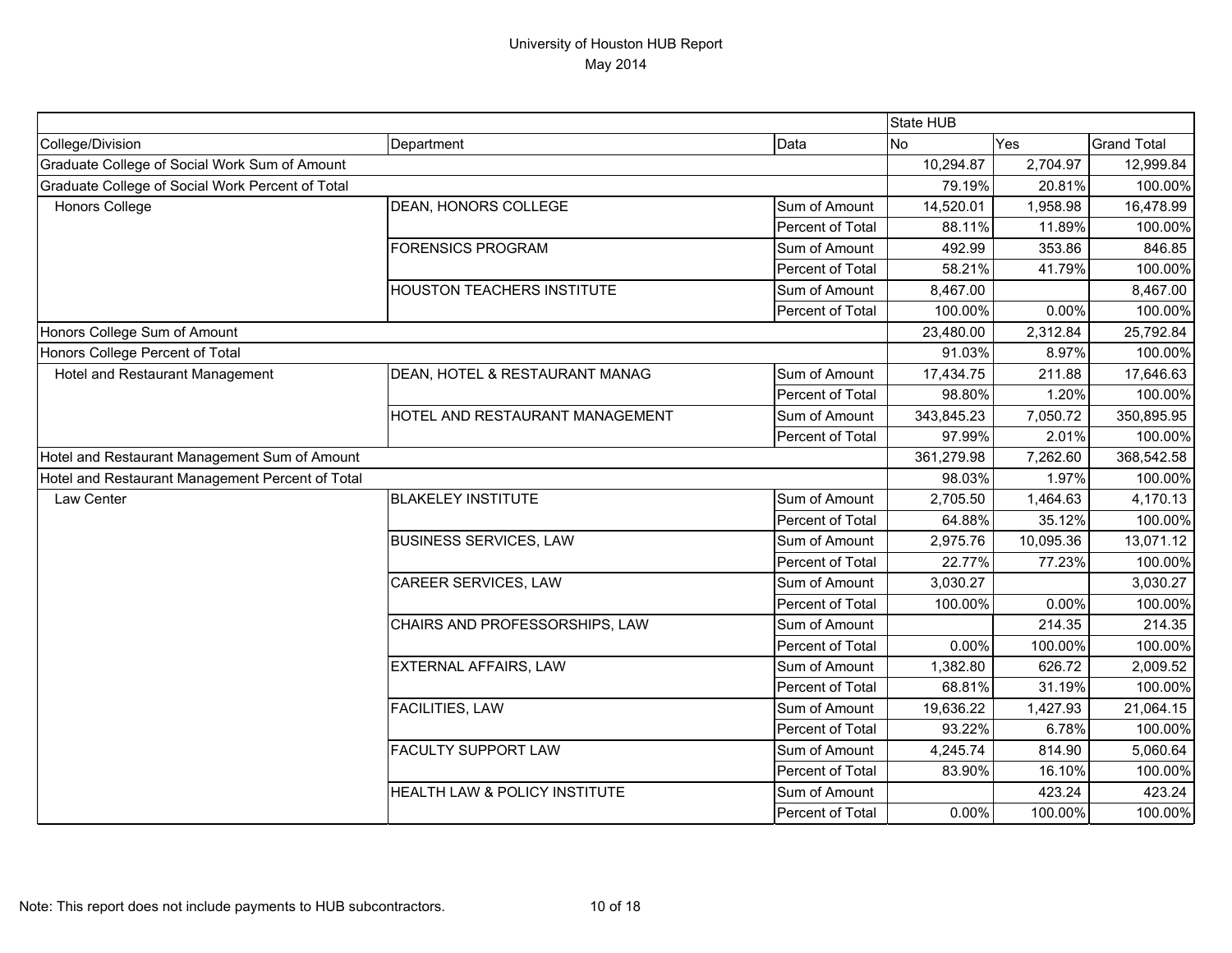|                                         |                                   |                  | State HUB  |           |                    |
|-----------------------------------------|-----------------------------------|------------------|------------|-----------|--------------------|
| College/Division                        | Department                        | Data             | <b>No</b>  | Yes       | <b>Grand Total</b> |
| Law Center                              | LAW                               | Sum of Amount    | 2,920.00   |           | 2,920.00           |
|                                         |                                   | Percent of Total | 100.00%    | 0.00%     | 100.00%            |
|                                         | <b>LAW INFORMATION TECHNOLOGY</b> | Sum of Amount    | 6,069.93   | 478.54    | 6,548.47           |
|                                         |                                   | Percent of Total | 92.69%     | 7.31%     | 100.00%            |
|                                         | <b>LAW LIBRARY</b>                | Sum of Amount    | 64,758.37  | 454.83    | 65,213.20          |
|                                         |                                   | Percent of Total | 99.30%     | 0.70%     | 100.00%            |
|                                         | <b>LEGAL AID CLINIC, LAW</b>      | Sum of Amount    | 426.98     | 313.29    | 740.27             |
|                                         |                                   | Percent of Total | 57.68%     | 42.32%    | 100.00%            |
|                                         | LEGAL RESEARCH & WRITING, LAW     | Sum of Amount    | 6,487.70   | 176.72    | 6,664.42           |
|                                         |                                   | Percent of Total | 97.35%     | 2.65%     | 100.00%            |
|                                         | PUBLIC RELS & MARKETING, LAW      | Sum of Amount    | 3,087.50   |           | 3,087.50           |
|                                         |                                   | Percent of Total | 100.00%    | 0.00%     | 100.00%            |
|                                         | STUDENT ORGANIZATION, LAW         | Sum of Amount    | 11,700.38  |           | 11,700.38          |
|                                         |                                   | Percent of Total | 100.00%    | 0.00%     | 100.00%            |
|                                         | STUDENT SERVICES, LAW             | Sum of Amount    | 23,512.42  | 5,720.76  | 29,233.18          |
|                                         |                                   | Percent of Total | 80.43%     | 19.57%    | 100.00%            |
| Law Center Sum of Amount                |                                   |                  | 152,939.57 | 22,211.27 | 175,150.84         |
| Law Center Percent of Total             |                                   |                  | 87.32%     | 12.68%    | 100.00%            |
| <b>Liberal Arts and Social Sciences</b> | <b>AEROSPACE STUDIES</b>          | Sum of Amount    | 1,166.54   | 552.42    | 1,718.96           |
|                                         |                                   | Percent of Total | 67.86%     | 32.14%    | 100.00%            |
|                                         | AFRICAN-AMERICAN STUDIES          | Sum of Amount    | 6,512.58   | 2,383.24  | 8,895.82           |
|                                         |                                   | Percent of Total | 73.21%     | 26.79%    | 100.00%            |
|                                         | <b>ART</b>                        | Sum of Amount    | 28,534.46  | 1,492.04  | 30,026.50          |
|                                         |                                   | Percent of Total | 95.03%     | 4.97%     | 100.00%            |
|                                         | <b>ARTE PUBLICO</b>               | Sum of Amount    | 27,334.64  | 503.50    | 27,838.14          |
|                                         |                                   | Percent of Total | 98.19%     | 1.81%     | 100.00%            |
|                                         | <b>BAND</b>                       | Sum of Amount    | 6,605.77   | 417.90    | 7,023.67           |
|                                         |                                   | Percent of Total | 94.05%     | 5.95%     | 100.00%            |
|                                         | <b>BLAFFER GALLERY</b>            | Sum of Amount    | 7,204.28   | 3,594.01  | 10,798.29          |
|                                         |                                   | Percent of Total | 66.72%     | 33.28%    | 100.00%            |
|                                         | CENTER FOR PUBLIC HISTORY         | Sum of Amount    | 1,217.68   | 93.78     | 1,311.46           |
|                                         |                                   | Percent of Total | 92.85%     | 7.15%     | 100.00%            |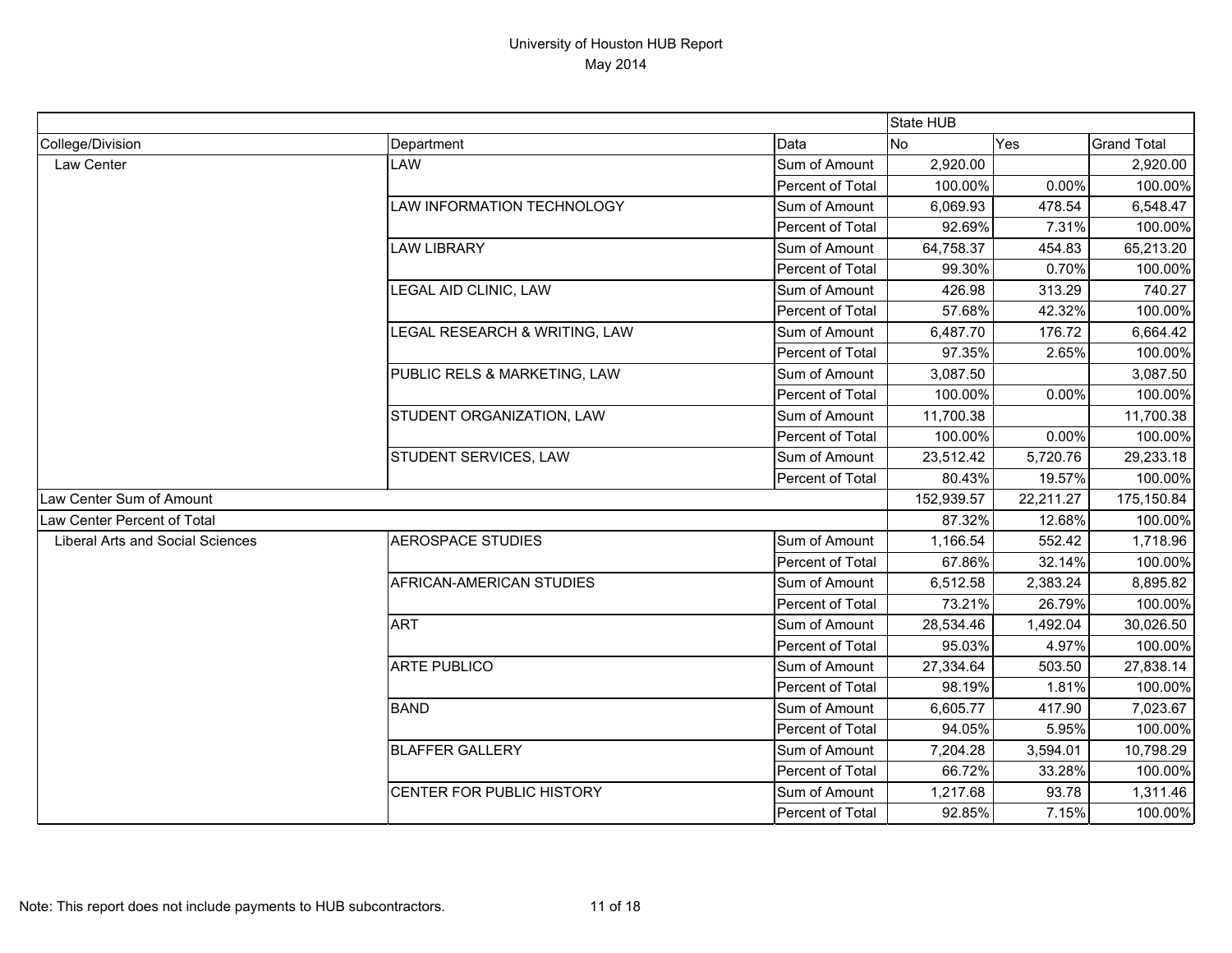|                                         |                                  |                  | State HUB  |          |                    |
|-----------------------------------------|----------------------------------|------------------|------------|----------|--------------------|
| College/Division                        | Department                       | Data             | <b>No</b>  | Yes      | <b>Grand Total</b> |
| <b>Liberal Arts and Social Sciences</b> | CENTER FOR PUBLIC POLICY         | Sum of Amount    | 3,125.52   | 1,003.37 | 4,128.89           |
|                                         |                                  | Percent of Total | 75.70%     | 24.30%   | 100.00%            |
|                                         | <b>COMMUNICATION</b>             | Sum of Amount    | 12,369.27  | 1,393.60 | 13,762.87          |
|                                         |                                  | Percent of Total | 89.87%     | 10.13%   | 100.00%            |
|                                         | <b>COMMUNICATIONS DISORDERS</b>  | Sum of Amount    | 38,483.87  | 555.46   | 39,039.33          |
|                                         |                                  | Percent of Total | 98.58%     | 1.42%    | 100.00%            |
|                                         | COMPARATIVE CULTURAL STUDIES     | Sum of Amount    | 4,377.69   | 219.50   | 4,597.19           |
|                                         |                                  | Percent of Total | 95.23%     | 4.77%    | 100.00%            |
|                                         | CTR NEURO AND BIOMECH RESEARCH   | Sum of Amount    | 6,010.44   |          | 6,010.44           |
|                                         |                                  | Percent of Total | 100.00%    | 0.00%    | 100.00%            |
|                                         | <b>CWMCA CENTER FOR THE ARTS</b> | Sum of Amount    | 39,997.72  | 23.88    | 40,021.60          |
|                                         |                                  | Percent of Total | 99.94%     | 0.06%    | 100.00%            |
|                                         | DEAN, LIBERAL ARTS & SOC SCI     | Sum of Amount    | 15,331.67  | 965.49   | 16,297.16          |
|                                         |                                  | Percent of Total | 94.08%     | 5.92%    | 100.00%            |
|                                         | <b>ECONOMICS</b>                 | Sum of Amount    | 18,357.45  | 4,698.52 | 23,055.97          |
|                                         |                                  | Percent of Total | 79.62%     | 20.38%   | 100.00%            |
|                                         | <b>ENGLISH</b>                   | Sum of Amount    | 106,892.05 | 1,561.63 | 108,453.68         |
|                                         |                                  | Percent of Total | 98.56%     | 1.44%    | 100.00%            |
|                                         | HEALTH AND HUMAN PERFORMANCE     | Sum of Amount    | 35,465.36  | 709.08   | 36,174.44          |
|                                         |                                  | Percent of Total | 98.04%     | 1.96%    | 100.00%            |
|                                         | <b>HISPANIC STUDIES</b>          | Sum of Amount    | 11,674.88  | 1,297.42 | 12,972.30          |
|                                         |                                  | Percent of Total | 90.00%     | 10.00%   | 100.00%            |
|                                         | <b>HISTORY</b>                   | Sum of Amount    | 1,321.20   | 482.74   | 1,803.94           |
|                                         |                                  | Percent of Total | 73.24%     | 26.76%   | 100.00%            |
|                                         | <b>MEXICAN-AMERICAN STUDIES</b>  | Sum of Amount    | 10,139.37  | 331.38   | 10,470.75          |
|                                         |                                  | Percent of Total | 96.84%     | 3.16%    | 100.00%            |
|                                         | <b>MILITARY SCIENCE</b>          | Sum of Amount    | 1,587.81   |          | 1,587.81           |
|                                         |                                  | Percent of Total | 100.00%    | 0.00%    | 100.00%            |
|                                         | MODERN AND CLASSICAL LANGUAGES   | Sum of Amount    | 8,168.21   | 227.46   | 8,395.67           |
|                                         |                                  | Percent of Total | 97.29%     | 2.71%    | 100.00%            |
|                                         | <b>MUSIC</b>                     | Sum of Amount    | 37,612.95  | 1,650.87 | 39,263.82          |
|                                         |                                  | Percent of Total | 95.80%     | 4.20%    | 100.00%            |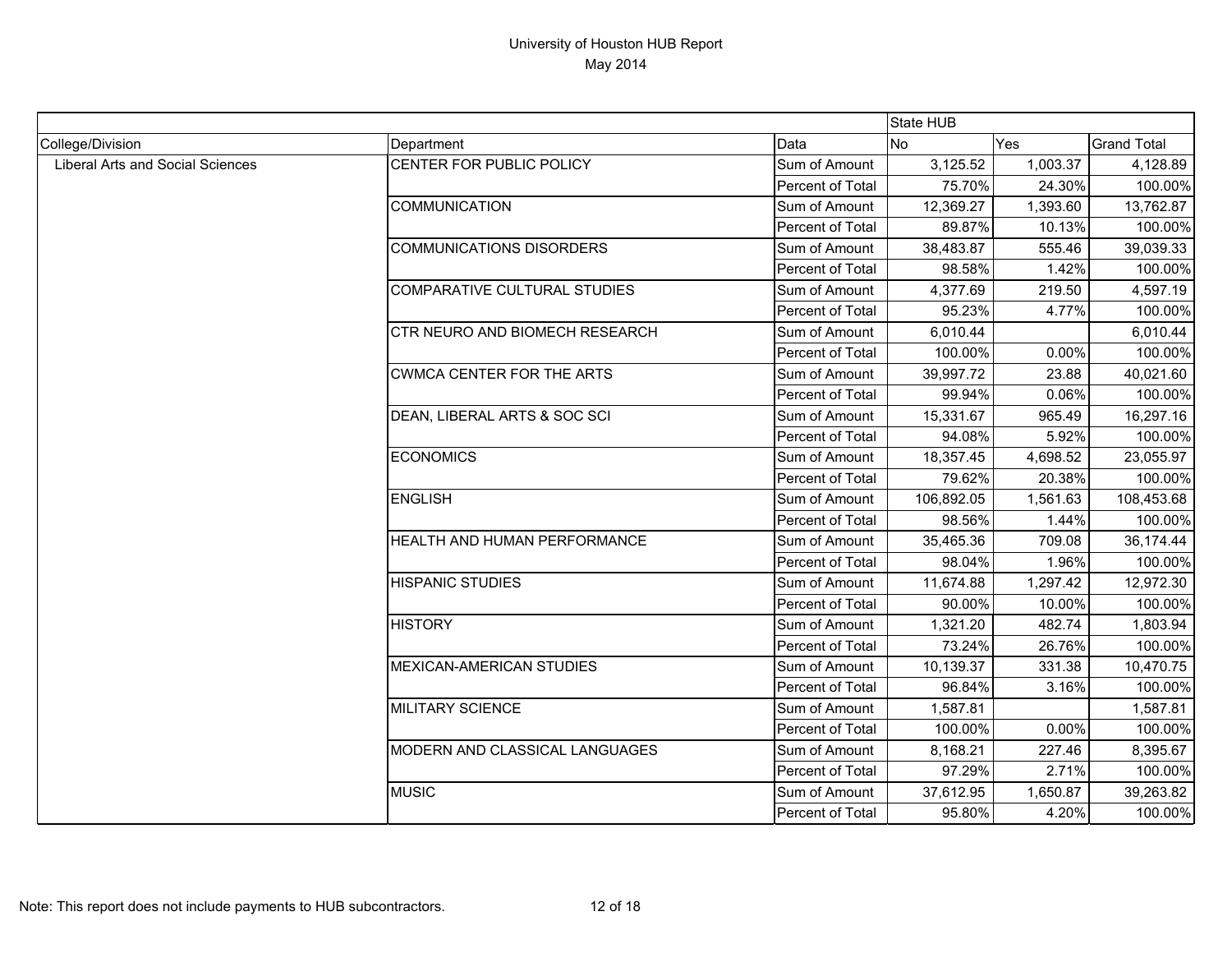|                                                   |                                            |                  | State HUB  |           |                    |
|---------------------------------------------------|--------------------------------------------|------------------|------------|-----------|--------------------|
| College/Division                                  | Department                                 | Data             | No         | Yes       | <b>Grand Total</b> |
| <b>Liberal Arts and Social Sciences</b>           | PHILOSOPHY                                 | Sum of Amount    | 2,937.16   | 141.30    | 3,078.46           |
|                                                   |                                            | Percent of Total | 95.41%     | 4.59%     | 100.00%            |
|                                                   | POLITICAL SCIENCE                          | Sum of Amount    | 8,180.82   | 1,600.02  | 9,780.84           |
|                                                   |                                            | Percent of Total | 83.64%     | 16.36%    | 100.00%            |
|                                                   | <b>PSYCHOLOGY</b>                          | Sum of Amount    | 33,520.62  | 1,829.47  | 35,350.09          |
|                                                   |                                            | Percent of Total | 94.82%     | 5.18%     | 100.00%            |
|                                                   | <b>SOCIOLOGY</b>                           | Sum of Amount    | 2,733.31   | 317.10    | 3,050.41           |
|                                                   |                                            | Percent of Total | 89.60%     | 10.40%    | 100.00%            |
|                                                   | <b>THEATER</b>                             | Sum of Amount    | 25, 195.74 | 395.78    | 25,591.52          |
|                                                   |                                            | Percent of Total | 98.45%     | 1.55%     | 100.00%            |
| Liberal Arts and Social Sciences Sum of Amount    |                                            |                  | 502,059.06 | 28,440.96 | 530,500.02         |
| Liberal Arts and Social Sciences Percent of Total |                                            |                  | 94.64%     | 5.36%     | 100.00%            |
| Library                                           | <b>UNIVERSITY LIBRARIES</b>                | Sum of Amount    | 366,279.16 | 5,323.86  | 371,603.02         |
|                                                   |                                            | Percent of Total | 98.57%     | 1.43%     | 100.00%            |
| Library Sum of Amount                             |                                            |                  | 366,279.16 | 5,323.86  | 371,603.02         |
| <b>Library Percent of Total</b>                   |                                            |                  | 98.57%     | 1.43%     | 100.00%            |
| <b>Natural Science and Mathematics</b>            | <b>BIOLOGY &amp; BIOCHEMISTRY</b>          | Sum of Amount    | 139,140.14 | 825.88    | 139,966.02         |
|                                                   |                                            | Percent of Total | 99.41%     | 0.59%     | 100.00%            |
|                                                   | <b>CHEMISTRY</b>                           | Sum of Amount    | 195,220.83 | 1,229.87  | 196,450.70         |
|                                                   |                                            | Percent of Total | 99.37%     | 0.63%     | 100.00%            |
|                                                   | <b>COMPUTER SCIENCE</b>                    | Sum of Amount    | 26,587.04  | 1,912.80  | 28,499.84          |
|                                                   |                                            | Percent of Total | 93.29%     | 6.71%     | 100.00%            |
|                                                   | CTR FOR NUCLEAR RECEPTORS & CELL SIGNALING | Sum of Amount    | 44,899.57  | 947.45    | 45,847.02          |
|                                                   |                                            | Percent of Total | 97.93%     | 2.07%     | 100.00%            |
|                                                   | DEAN, NATURAL SCIENCE & MATHE              | Sum of Amount    | 64,788.25  | 18,661.59 | 83,449.84          |
|                                                   |                                            | Percent of Total | 77.64%     | 22.36%    | 100.00%            |
|                                                   | <b>EARTH AND ATMOSPHERIC SCIENCES</b>      | Sum of Amount    | 77,996.02  | 2,258.47  | 80,254.49          |
|                                                   |                                            | Percent of Total | 97.19%     | 2.81%     | 100.00%            |
|                                                   | INST FOR CLIMATE/ATMOSPHERIC SCIENCE (CAS) | Sum of Amount    | 3,117.27   | 258.41    | 3,375.68           |
|                                                   |                                            | Percent of Total | 92.34%     | 7.66%     | 100.00%            |
|                                                   | <b>MATHEMATICS</b>                         | Sum of Amount    | 48,965.30  | 1,648.73  | 50,614.03          |
|                                                   |                                            | Percent of Total | 96.74%     | 3.26%     | 100.00%            |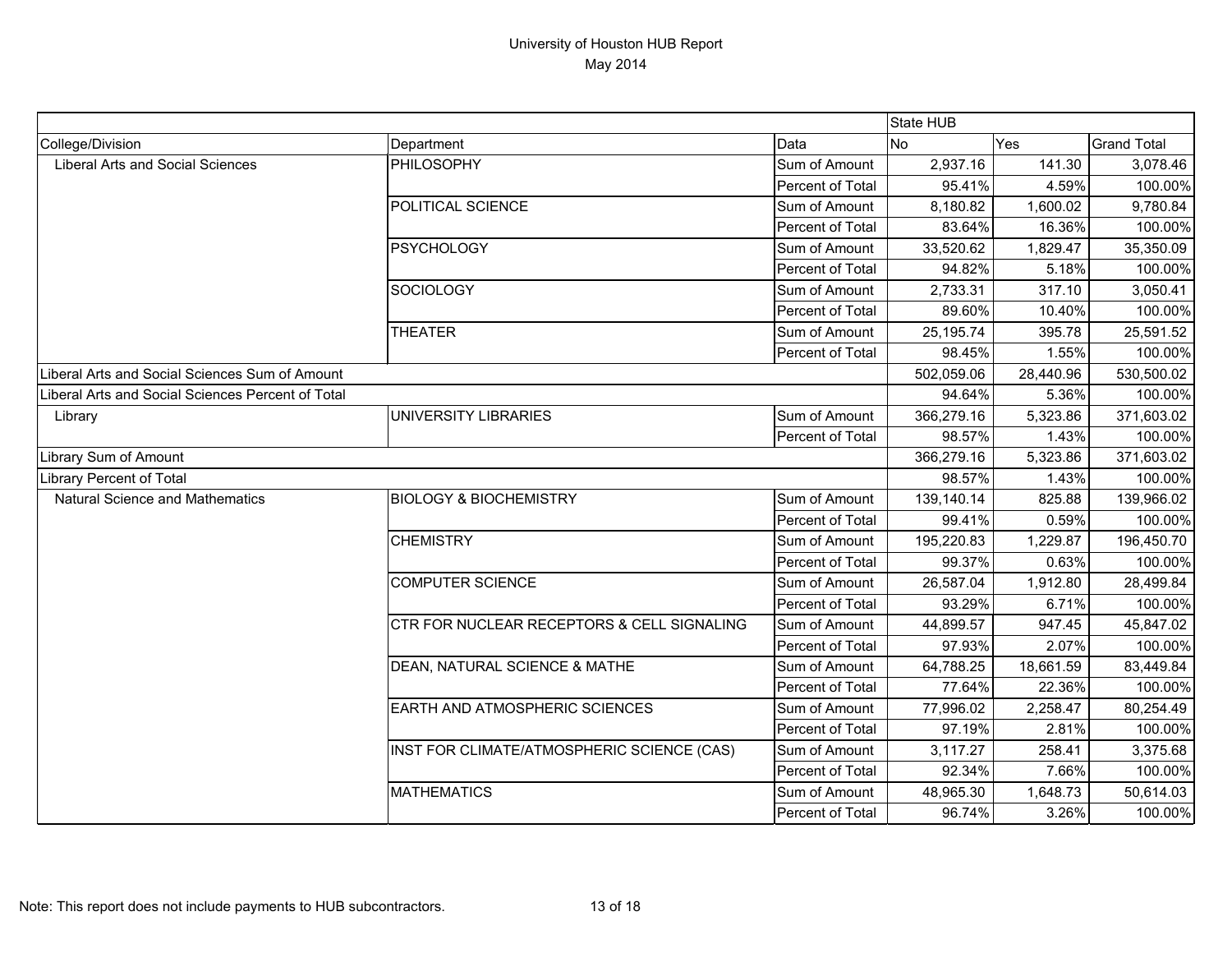|                                                  |                                           | State HUB        |             |           |                    |
|--------------------------------------------------|-------------------------------------------|------------------|-------------|-----------|--------------------|
| College/Division                                 | Department                                | Data             | No          | Yes       | <b>Grand Total</b> |
| <b>Natural Science and Mathematics</b>           | <b>PHYSICS</b>                            | Sum of Amount    | 361,599.03  | 4,090.81  | 365,689.84         |
|                                                  |                                           | Percent of Total | 98.88%      | 1.12%     | 100.00%            |
| Natural Science and Mathematics Sum of Amount    |                                           |                  | 962,313.45  | 31,834.01 | 994,147.46         |
| Natural Science and Mathematics Percent of Total |                                           |                  | 96.80%      | 3.20%     | 100.00%            |
| Optometry                                        | <b>DEAN, OPTOMETRY</b>                    | Sum of Amount    | 132,130.57  | 21,690.69 | 153,821.26         |
|                                                  |                                           | Percent of Total | 85.90%      | 14.10%    | 100.00%            |
|                                                  | OPT VISION SCIENCES                       | Sum of Amount    | 168,117.85  |           | 168,117.85         |
|                                                  |                                           | Percent of Total | 100.00%     | 0.00%     | 100.00%            |
|                                                  | <b>OPTOMETRY CLINIC</b>                   | Sum of Amount    | 522,450.82  | 13,337.11 | 535,787.93         |
|                                                  |                                           | Percent of Total | 97.51%      | 2.49%     | 100.00%            |
| <b>Optometry Sum of Amount</b>                   |                                           |                  | 822,699.24  | 35,027.80 | 857,727.04         |
| Optometry Percent of Total                       |                                           |                  | 95.92%      | 4.08%     | 100.00%            |
| Pharmacy                                         | <b>CLINICAL PHARMACY &amp; ADMINISTRA</b> | Sum of Amount    | 27,308.85   | 2,985.66  | 30,294.51          |
|                                                  |                                           | Percent of Total | 90.14%      | 9.86%     | 100.00%            |
|                                                  | <b>DEAN, PHARMACY</b>                     | Sum of Amount    | 70,289.92   | 4,175.32  | 74,465.24          |
|                                                  |                                           | Percent of Total | 94.39%      | 5.61%     | 100.00%            |
|                                                  | <b>EXPERIENTIAL PROGRAMS</b>              | Sum of Amount    | 19,937.47   | 1,049.23  | 20,986.70          |
|                                                  |                                           | Percent of Total | 95.00%      | 5.00%     | 100.00%            |
|                                                  | INSTITUTE OF COMMUNITY HEALTH             | Sum of Amount    | 68.28       | 68.28     | 136.56             |
|                                                  |                                           | Percent of Total | 50.00%      | 50.00%    | 100.00%            |
|                                                  | PHARMACOLOGICAL & PHARMACEUTIC            | Sum of Amount    | 49,129.75   | 1,021.31  | 50,151.06          |
|                                                  |                                           | Percent of Total | 97.96%      | 2.04%     | 100.00%            |
|                                                  | <b>STUDENT SERVICES PHARMACY</b>          | Sum of Amount    | 4,421.10    | 561.06    | 4,982.16           |
|                                                  |                                           | Percent of Total | 88.74%      | 11.26%    | 100.00%            |
| Pharmacy Sum of Amount                           |                                           |                  | 171, 155.37 | 9,860.86  | 181,016.23         |
| <b>Pharmacy Percent of Total</b>                 |                                           |                  | 94.55%      | 5.45%     | 100.00%            |
| Research                                         | ANIMAL CARE OPERATIONS                    | Sum of Amount    | 28,730.91   | 307.05    | 29,037.96          |
|                                                  |                                           | Percent of Total | 98.94%      | 1.06%     | 100.00%            |
|                                                  | CENTER FOR ADVANCED COMPUTING & DATA SYS  | Sum of Amount    | 29,024.25   | 1,033.90  | 30,058.15          |
|                                                  |                                           | Percent of Total | 96.56%      | 3.44%     | 100.00%            |
|                                                  | CENTER FOR ADVANCED MATERIALS             | Sum of Amount    | 5,353.42    | 82.37     | 5,435.79           |
|                                                  |                                           | Percent of Total | 98.48%      | 1.52%     | 100.00%            |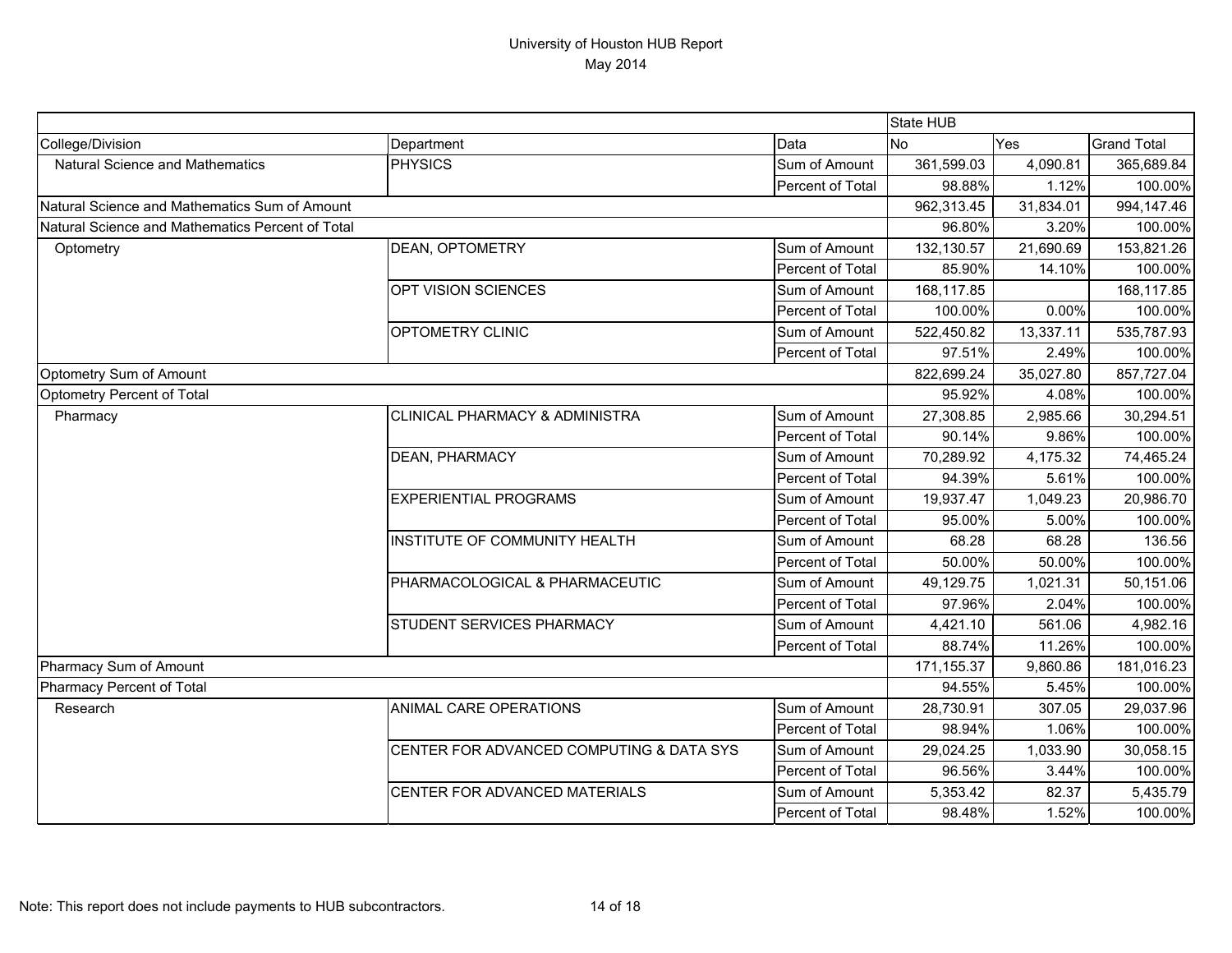|                                  |                                         |                  | State HUB  |           |                    |
|----------------------------------|-----------------------------------------|------------------|------------|-----------|--------------------|
| College/Division                 | Department                              | Data             | <b>No</b>  | Yes       | <b>Grand Total</b> |
| Research                         | <b>GRANTS AND CONTRACTS</b>             | Sum of Amount    | 589.87     |           | 589.87             |
|                                  |                                         | Percent of Total | 100.00%    | 0.00%     | 100.00%            |
|                                  | <b>HOUSTON COASTAL CENTER</b>           | Sum of Amount    | 256.35     |           | 256.35             |
|                                  |                                         | Percent of Total | 100.00%    | 0.00%     | 100.00%            |
|                                  | <b>OFFICE OF TECHNOLOGY MANAGEMENT</b>  | Sum of Amount    | 203,166.72 | 27.50     | 203,194.22         |
|                                  |                                         | Percent of Total | 99.99%     | 0.01%     | 100.00%            |
|                                  | <b>RESEARCH</b>                         | Sum of Amount    | 6,900.69   | 1,313.83  | 8,214.52           |
|                                  |                                         | Percent of Total | 84.01%     | 15.99%    | 100.00%            |
|                                  | <b>RESEARCH INFORMATION CENTER</b>      | Sum of Amount    | 11,212.42  |           | 11,212.42          |
|                                  |                                         | Percent of Total | 100.00%    | 0.00%     | 100.00%            |
|                                  | RESEARCH POLICIES/COMPLIANCE/COMMITTEES | Sum of Amount    | 756.52     | 281.78    | 1,038.30           |
|                                  |                                         | Percent of Total | 72.86%     | 27.14%    | 100.00%            |
|                                  | SPACE VACUUM EPITAXY CENTER             | Sum of Amount    | 770.58     |           | 770.58             |
|                                  |                                         | Percent of Total | 100.00%    | 0.00%     | 100.00%            |
|                                  | <b>TIMES</b>                            | Sum of Amount    | 15,302.87  | 1,555.93  | 16,858.80          |
|                                  |                                         | Percent of Total | 90.77%     | 9.23%     | 100.00%            |
|                                  | TX CTR SUPERCONDUCTIVITY AT UH          | Sum of Amount    | 97,164.29  | 859.42    | 98,023.71          |
|                                  |                                         | Percent of Total | 99.12%     | 0.88%     | 100.00%            |
|                                  | TX OBESITY RESEARCH CENTER              | Sum of Amount    | 6,779.14   | 94.86     | 6,874.00           |
|                                  |                                         | Percent of Total | 98.62%     | 1.38%     | 100.00%            |
|                                  | UH SEQUENCING CORE FACILITY             | Sum of Amount    | 11,025.19  |           | 11,025.19          |
|                                  |                                         | Percent of Total | 100.00%    | 0.00%     | 100.00%            |
| <b>Research Sum of Amount</b>    |                                         |                  | 417,033.22 | 5,556.64  | 422,589.86         |
| <b>Research Percent of Total</b> |                                         |                  | 98.69%     | 1.31%     | 100.00%            |
| <b>Student Affairs</b>           | <b>ADMISSIONS</b>                       | Sum of Amount    | 17,870.02  | 1,044.37  | 18,914.39          |
|                                  |                                         | Percent of Total | 94.48%     | 5.52%     | 100.00%            |
|                                  | <b>CAMPUS RECREATION</b>                | Sum of Amount    | 55,711.78  | 300.00    | 56,011.78          |
|                                  |                                         | Percent of Total | 99.46%     | 0.54%     | 100.00%            |
|                                  | CENTER FOR STUDENT INVOLVEMENT          | Sum of Amount    | 95,587.40  | 18,993.31 | 114,580.71         |
|                                  |                                         | Percent of Total | 83.42%     | 16.58%    | 100.00%            |
|                                  | CENTER FOR STUDENT MEDIA                | Sum of Amount    | 19,376.94  | 479.70    | 19,856.64          |
|                                  |                                         | Percent of Total | 97.58%     | 2.42%     | 100.00%            |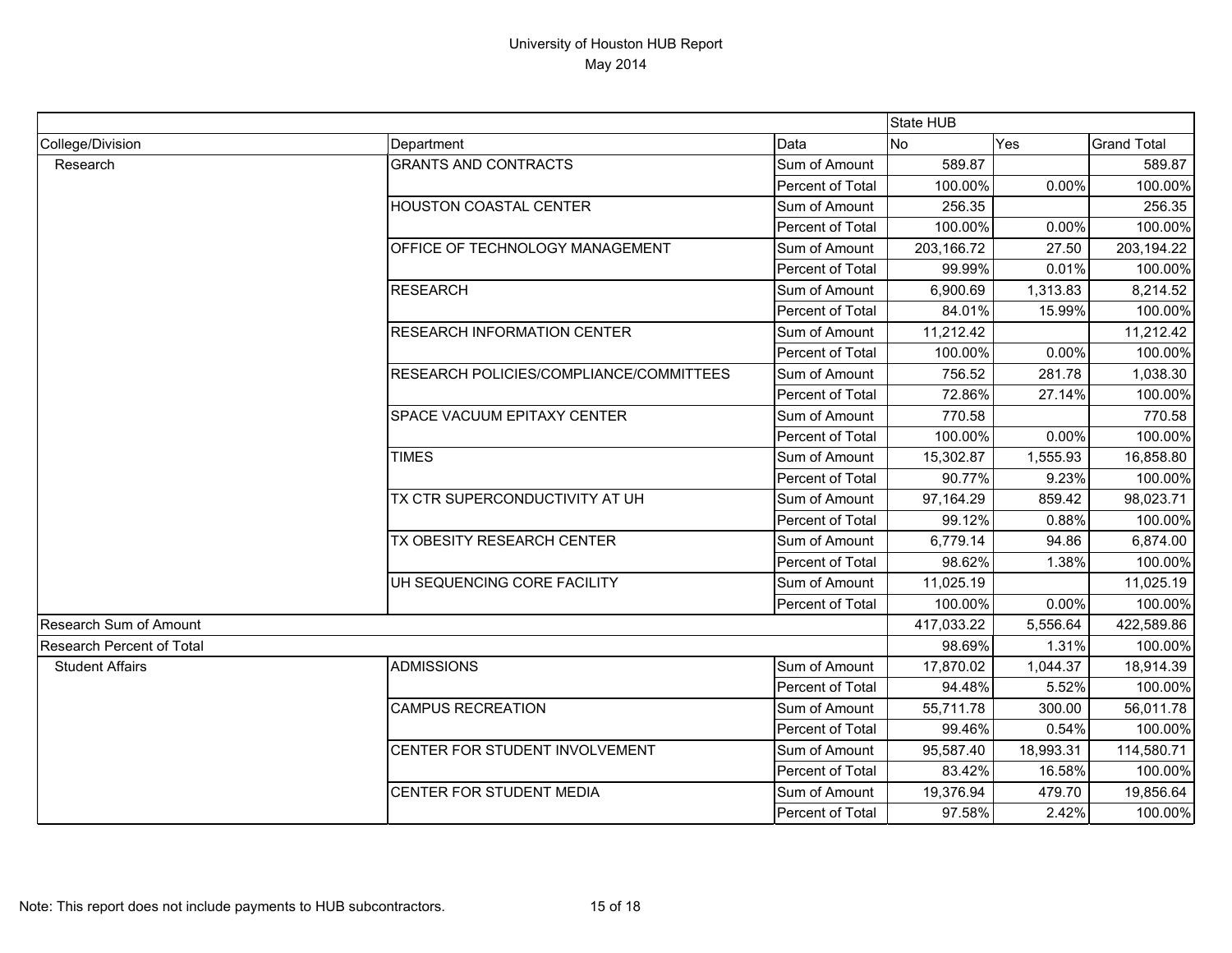|                        |                                          |                  | State HUB |           |                    |
|------------------------|------------------------------------------|------------------|-----------|-----------|--------------------|
| College/Division       | Department                               | Data             | <b>No</b> | Yes       | <b>Grand Total</b> |
| <b>Student Affairs</b> | CENTER FOR STUDENTS W/DISABILITIES       | Sum of Amount    | 30,391.01 | 50,490.33 | 80,881.34          |
|                        |                                          | Percent of Total | 37.57%    | 62.43%    | 100.00%            |
|                        | CHILDREN'S LEARNING CENTER               | Sum of Amount    | 9,356.27  | 896.00    | 10,252.27          |
|                        |                                          | Percent of Total | 91.26%    | 8.74%     | 100.00%            |
|                        | <b>COUNSELING AND PSYCH SVCS</b>         | Sum of Amount    | 2,816.72  | 421.26    | 3,237.98           |
|                        |                                          | Percent of Total | 86.99%    | 13.01%    | 100.00%            |
|                        | <b>CTR FOR LEADERSHIP &amp; FSL</b>      | Sum of Amount    | 1,366.52  | 24.50     | 1,391.02           |
|                        |                                          | Percent of Total | 98.24%    | 1.76%     | 100.00%            |
|                        | <b>DEAN OF STUDENTS</b>                  | Sum of Amount    | 3,342.92  | 518.88    | 3,861.80           |
|                        |                                          | Percent of Total | 86.56%    | 13.44%    | 100.00%            |
|                        | <b>ENROLLMENT MANAGEMENT SERVICES</b>    | Sum of Amount    | 29,471.66 | 24,085.40 | 53,557.06          |
|                        |                                          | Percent of Total | 55.03%    | 44.97%    | 100.00%            |
|                        | <b>ENROLLMENT MGMT PROD SUPPORT</b>      | Sum of Amount    | 2,465.11  | 997.77    | 3,462.88           |
|                        |                                          | Percent of Total | 71.19%    | 28.81%    | 100.00%            |
|                        | <b>LGBT RESOURCE CENTER</b>              | Sum of Amount    | 937.20    | 130.86    | 1,068.06           |
|                        |                                          | Percent of Total | 87.75%    | 12.25%    | 100.00%            |
|                        | REGISTRATION AND ACADEMIC RECO           | Sum of Amount    | 6,015.08  | 241.27    | 6,256.35           |
|                        |                                          | Percent of Total | 96.14%    | 3.86%     | 100.00%            |
|                        | <b>RELIGION CENTER</b>                   | Sum of Amount    | 1,993.54  | 1,141.68  | 3,135.22           |
|                        |                                          | Percent of Total | 63.59%    | 36.41%    | 100.00%            |
|                        | <b>SCHOLARSHIPS AND FINANCIAL AID</b>    | Sum of Amount    | 19,036.88 | 2,213.05  | 21,249.93          |
|                        |                                          | Percent of Total | 89.59%    | 10.41%    | 100.00%            |
|                        | <b>STU COMMUNICATION &amp; MARKETING</b> | Sum of Amount    | 9,791.90  | 322.10    | 10,114.00          |
|                        |                                          | Percent of Total | 96.82%    | 3.18%     | 100.00%            |
|                        | <b>STUDENT AFFAIRS</b>                   | Sum of Amount    | 4,817.06  | 30,296.39 | 35,113.45          |
|                        |                                          | Percent of Total | 13.72%    | 86.28%    | 100.00%            |
|                        | <b>STUDENT AFFAIRS IT SERVICES</b>       | Sum of Amount    | 3,507.60  | 49,996.51 | 53,504.11          |
|                        |                                          | Percent of Total | 6.56%     | 93.44%    | 100.00%            |
|                        | <b>STUDENT HEALTH CENTER</b>             | Sum of Amount    | 18,092.86 | 18,666.60 | 36,759.46          |
|                        |                                          | Percent of Total | 49.22%    | 50.78%    | 100.00%            |
|                        | <b>STUDENT HOUSING - RESIDENTIAL</b>     | Sum of Amount    | 85,754.66 | 3,030.40  | 88,785.06          |
|                        |                                          | Percent of Total | 96.59%    | 3.41%     | 100.00%            |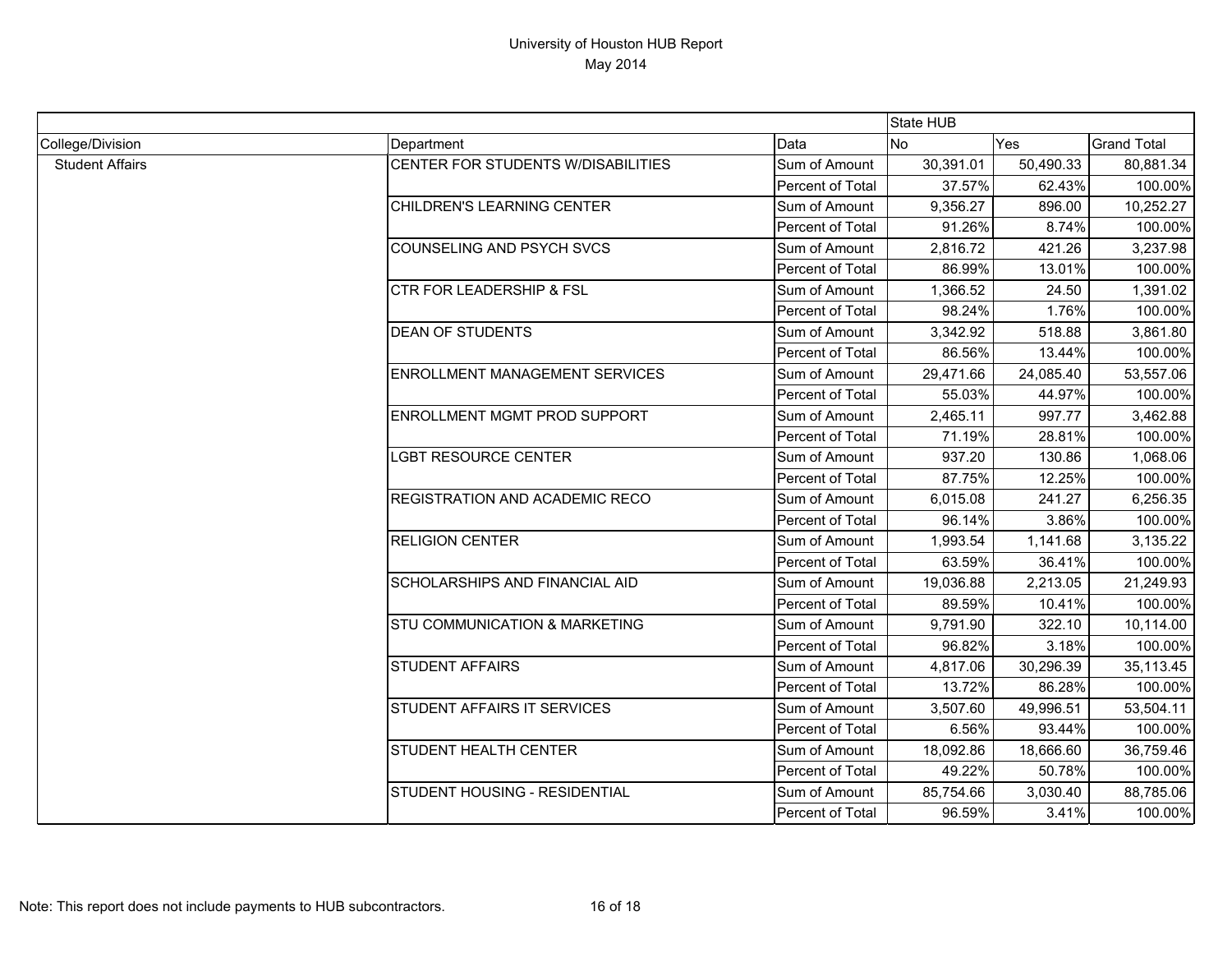|                                         |                                         |                  | State HUB             |            |                    |
|-----------------------------------------|-----------------------------------------|------------------|-----------------------|------------|--------------------|
| College/Division                        | Department                              | Data             | No                    | Yes        | <b>Grand Total</b> |
| <b>Student Affairs</b>                  | UNIVERSITY CAREER SERVICES              | Sum of Amount    | $\overline{1,}181.60$ | 1,380.75   | 2,562.35           |
|                                         |                                         | Percent of Total | 46.11%                | 53.89%     | 100.00%            |
|                                         | UNIVERSITY CENTER                       | Sum of Amount    | 16,271.13             | 14,835.98  | 31,107.11          |
|                                         |                                         | Percent of Total | 52.31%                | 47.69%     | 100.00%            |
|                                         | URBAN EXPERIENCE VPSA                   | Sum of Amount    | 3,529.82              |            | 3,529.82           |
|                                         |                                         | Percent of Total | 100.00%               | 0.00%      | 100.00%            |
|                                         | <b>VETERAN SERVICES</b>                 | Sum of Amount    | 71.96                 |            | 71.96              |
|                                         |                                         | Percent of Total | 100.00%               | 0.00%      | 100.00%            |
|                                         | <b>WELLNESS CENTER</b>                  | Sum of Amount    | 1,858.02              |            | 1,858.02           |
|                                         |                                         | Percent of Total | 100.00%               | 0.00%      | 100.00%            |
|                                         | <b>WOMEN'S RESOURCE CENTER</b>          | Sum of Amount    | 4,470.40              | 0.00       | 4,470.40           |
|                                         |                                         | Percent of Total | 100.00%               | 0.00%      | 100.00%            |
| <b>Student Affairs Sum of Amount</b>    |                                         |                  | 445,086.06            | 220,507.11 | 665,593.17         |
| <b>Student Affairs Percent of Total</b> |                                         |                  | 66.87%                | 33.13%     | 100.00%            |
| Technology                              | <b>CENTER FOR LIFE SCIENCES TECH</b>    | Sum of Amount    | 92.00                 |            | 92.00              |
|                                         |                                         | Percent of Total | 100.00%               | 0.00%      | 100.00%            |
|                                         | <b>CENTER FOR TECHNOLOGY LITERACY</b>   | Sum of Amount    | 3,151.35              | 48,941.77  | 52,093.12          |
|                                         |                                         | Percent of Total | 6.05%                 | 93.95%     | 100.00%            |
|                                         | <b>CONSTRUCTION MANAGEMENT</b>          | Sum of Amount    |                       | 180.00     | 180.00             |
|                                         |                                         | Percent of Total | 0.00%                 | 100.00%    | 100.00%            |
|                                         | <b>DEAN, TECHNOLOGY</b>                 | Sum of Amount    | 16,640.99             | 25,202.47  | 41,843.46          |
|                                         |                                         | Percent of Total | 39.77%                | 60.23%     | 100.00%            |
|                                         | <b>ENGINEERING TECHNOLOGY</b>           | Sum of Amount    | 30,609.35             | 1,473.02   | 32,082.37          |
|                                         |                                         | Percent of Total | 95.41%                | 4.59%      | 100.00%            |
|                                         | HUMAN DEVELOP AND CONSUMER SCI          | Sum of Amount    | 13,113.31             | 3,129.91   | 16,243.22          |
|                                         |                                         | Percent of Total | 80.73%                | 19.27%     | 100.00%            |
|                                         | <b>INFORMATION &amp; LOGISTICS TECH</b> | Sum of Amount    | 6,264.10              | 1,667.81   | 7,931.91           |
|                                         |                                         | Percent of Total | 78.97%                | 21.03%     | 100.00%            |
|                                         | TX MANUFACTURING ASSISTANCE CTR (TMAC)  | Sum of Amount    | 229.98                |            | 229.98             |
|                                         |                                         | Percent of Total | 100.00%               | 0.00%      | 100.00%            |
| Technology Sum of Amount                |                                         | 70,101.08        | 80,594.98             | 150,696.06 |                    |
| <b>Technology Percent of Total</b>      |                                         |                  | 46.52%                | 53.48%     | 100.00%            |